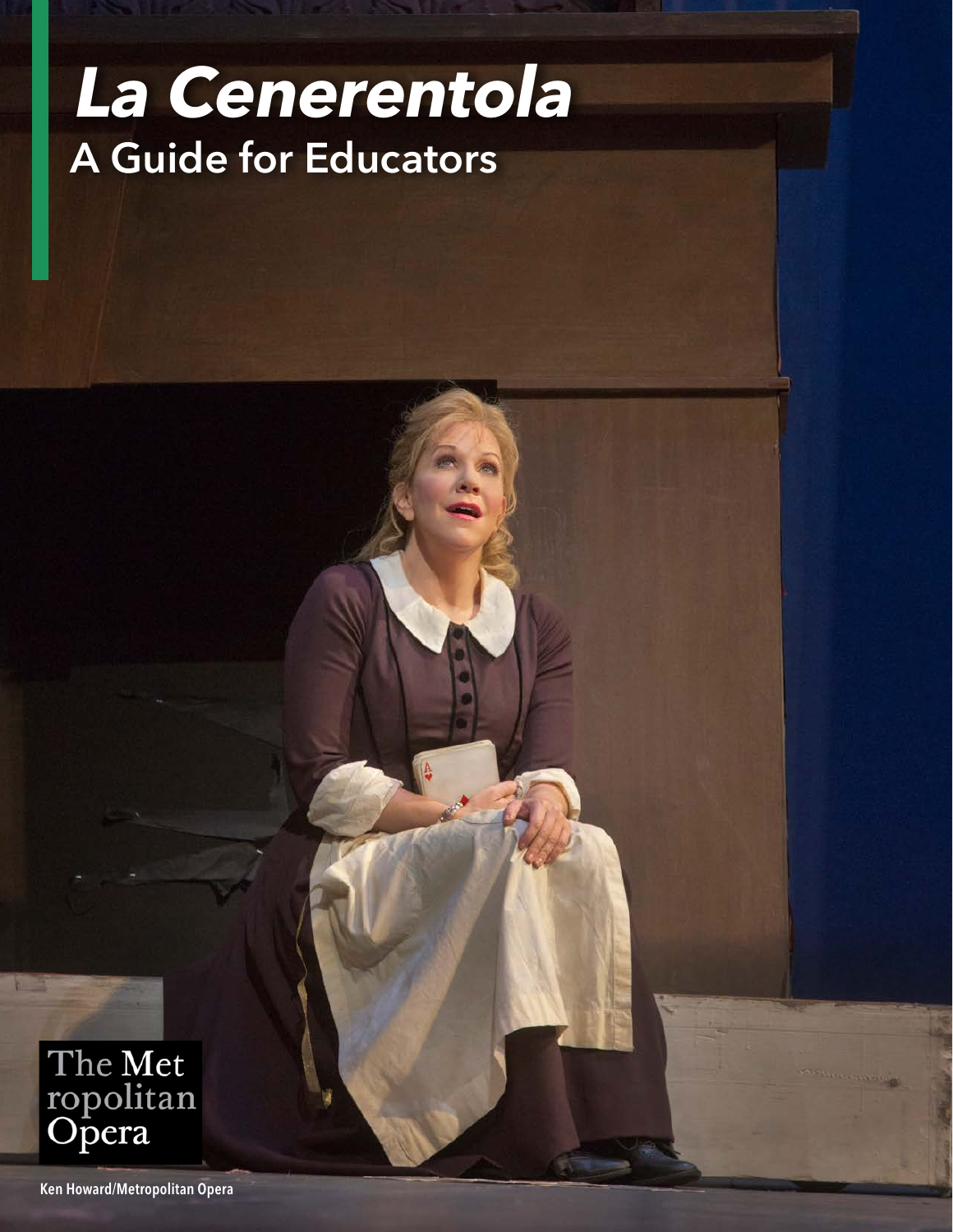ONCE UPON A TIME THERE WAS A YOUNG COMPOSER NAMED GIOACHINO ROSSINI, whose take on the classic fairy tale "Cinderella" would enchant generation upon generation of opera-goers …

La Cenerentola is one of Rossini's most charming works, a comedy featuring no end of twists and turns on the way to its traditional happy ending. But the opera is no bedtime story: It brings its source material firmly, if humorously, down to earth. Magical elements go out the window, while the stately archetypes of fairy tale narratives give way to real, flesh-and-blood characters. And even amid the farcical sequence of bickering relatives, disguised royalty, and mistaken identities, the heroine's journey from rags to riches ensures that the opera remains emotionally grounded. Cinderella falls in love at first sight, but she also feels the pain of familial rejection, which makes her profound joy and gratitude at the end of the opera (and the idea that she might live happily ever) all the more believable.

When Rossini—barely 25 but already an international superstar—wrote La Cenerentola in 1817, he gave the classic tale a shot of realism by setting it in the (then) present day. At the Met, Cesare Lievi's charming production updates the setting to the 1920s: Peeling wallpaper and ratty feather boas convey the faded glamor of hard-up aristocracy, while at the end Cinderella and her Prince Charming ascend the three fabulous tiers of a society wedding cake. But the truth is that La Cenerentola could take place anywhere and in any era. Its warmth, sincerity, and good humor make its characters both relatable and timeless. Rossini's score is full of unforgettable tunes, and his trademark musical style, fizzing with excitement, gives the singers a chance to truly shine.

This quide presents La Cenerentola as a case study in adaptation, demonstrating how opera can enrich and embellish even the most familiar stories. The materials on the following pages are designed to provide context, deepen background knowledge, and enrich the overall experience of this Final Dress Rehearsal performance. By presenting the opera in the context of other versions of the Cinderella narrative and showing how its essential attributes have remained constant over time, it will help students engage critically with the opera while relating the opera to other classroom subjects. This guide also includes biographical data about the composer, information on the opera's literary source, and a series of activities to bring the opera and its music into the classroom.

Access Opera: Open Rehearsals for Students is made possible by a generous gift from Robert and Jane Toll

Major sponsorship is provided by



### THE WORK:

### LA CENERENTOLA

An opera in two acts, sung in Italian Music by Gioachino Rossini Libretto by Jacopo Ferretti Based on the fairy tale "Cendrillon" by Charles Perrault First performed January 25, 1817, at the Teatro Valle, Rome, Italy

#### PRODUCTION

James Gaffigan, Conductor Cesare Lievi, Production Maurizio Balò, Set and Costume Designer Gigi Saccomandi, Lighting Designer Daniela Schiavone, Choreographer

STARRING Tara Erraught ANGELINA

Javier Camarena DON RAMIRO

Vito Priante DANDINI

Maurizio Muraro DON MAGNIFICO

Christian Van Horn ALIDORO

Production a gift of Alberto Vilar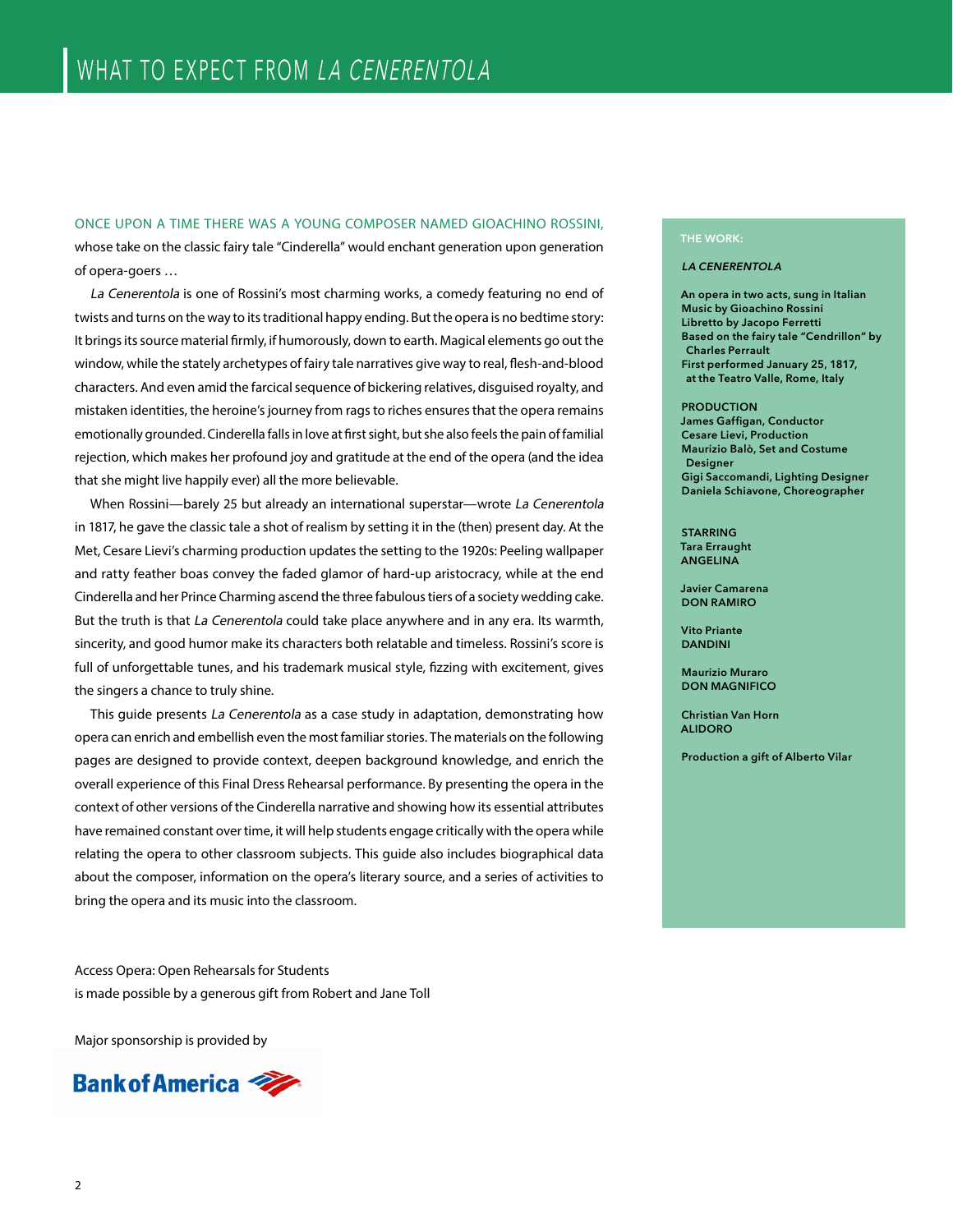

**Jonathan Tichler/Metropolitan Opera**

The Metropolitan Opera is a vibrant home for the most creative and talented singers, conductors, composers, musicians, stage directors, designers, visual artists, choreographers, and dancers from around the world.

The Metropolitan Opera was founded in 1883, with its first opera house built on Broadway and 39th Street by a group of wealthy businessmen who wanted their own theater. In the company's early years, the management changed course several times, first performing everything in Italian (even Carmen and Lohengrin), then everything in German (even Aida and Faust), before finally settling into a policy of performing most works in their original language.

Almost from the beginning, it was clear that the opera house on 39th Street did not have adequate stage facilities. But it was not until the Met joined with other New York institutions in forming Lincoln Center for the Performing Arts that a new home became possible. The new Metropolitan Opera House, which opened at Lincoln Center in September of 1966, was equipped with the finest technical facilities of the day.

Each season the Met stages more than 200 opera performances in New York. More than 800,000 people attend the performances in the opera house during the season, and millions more experience the Met through new media distribution initiatives and state-of-the-art technology.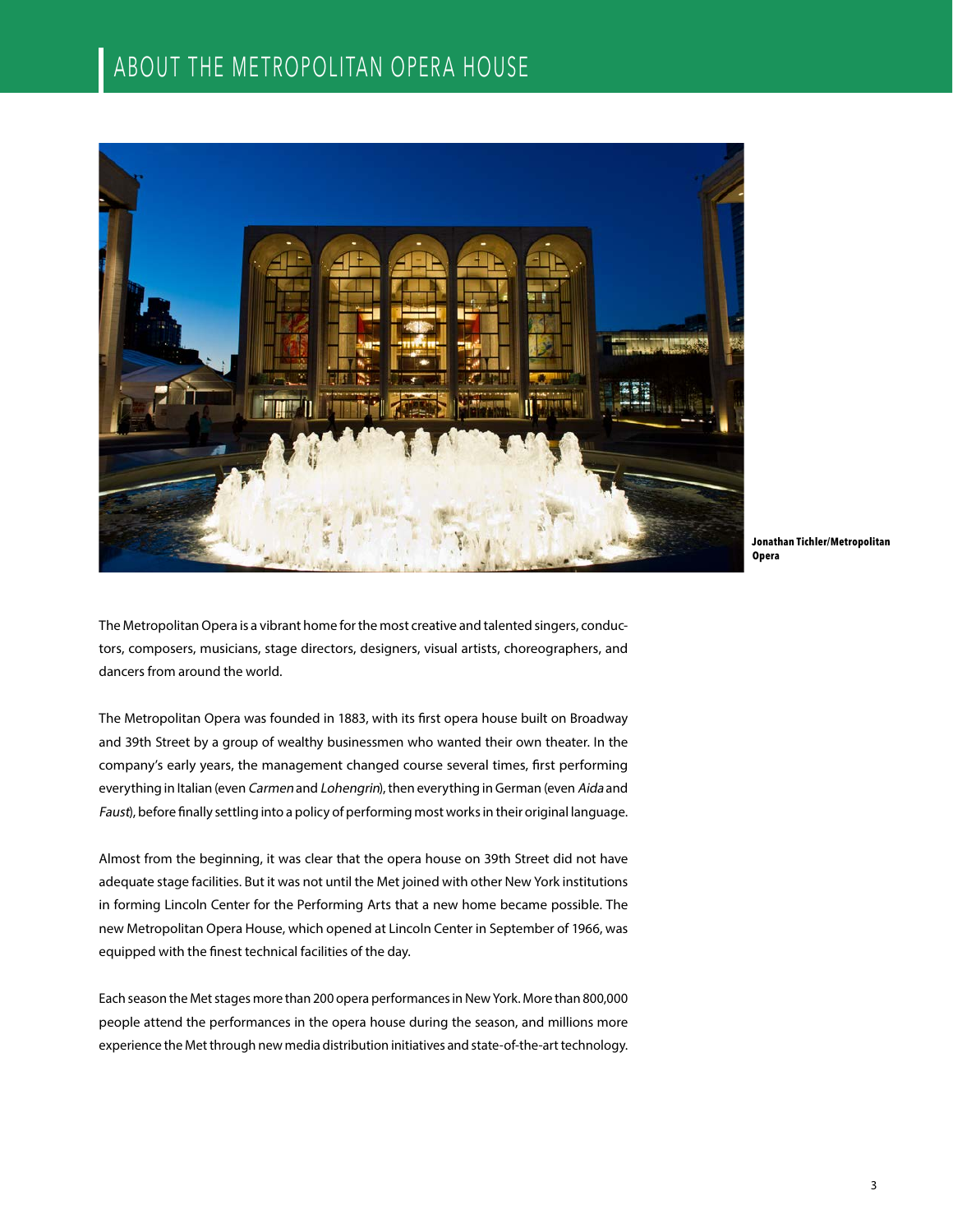This guide includes a variety of materials on Rossini's La Cenerentola.

• The Source, The Story, and Who's Who in La Cenerentola

• A Timeline: The historical context of the opera's story and composition • A Closer Look: A brief article highlighting an important aspect of Rossini's La Cenerentola

Guided Listening: A series of musical excerpts with questions and a roadmap to possible student responses

• 10 Essential Musical Terms: Musical terminology that will help students analyze and describe Rossini's work

Student Critique: A performance activity highlighting specific aspects of this production, and topics for a wrap-up discussion following students' attendance

• Further Resources: Recommendations for additional study, both online and in print

This guide is intended to cultivate students' interest in La Cenerentola, whether or not they have any prior acquaintance with opera or the performing arts. It includes activities for students with a wide range of musical backgrounds and seeks to encourage them to think about opera—and the performing arts as a whole—as a medium of both entertainment and creative expression.

In particular, this guide will offer in-depth introductions to:

- The relationship between Rossini's opera and the classic Cinderella story
- A deeper look at how the Cinderella narrative has evolved over time
- Rossini's use of music to create entertaining and memorable characters
- Creative choices made by the artists of the Metropolitan Opera for this production
- The opera as a unified work of art, involving the efforts of composer, librettist, and Met artists



**Ken Howard/Metropolitan Opera**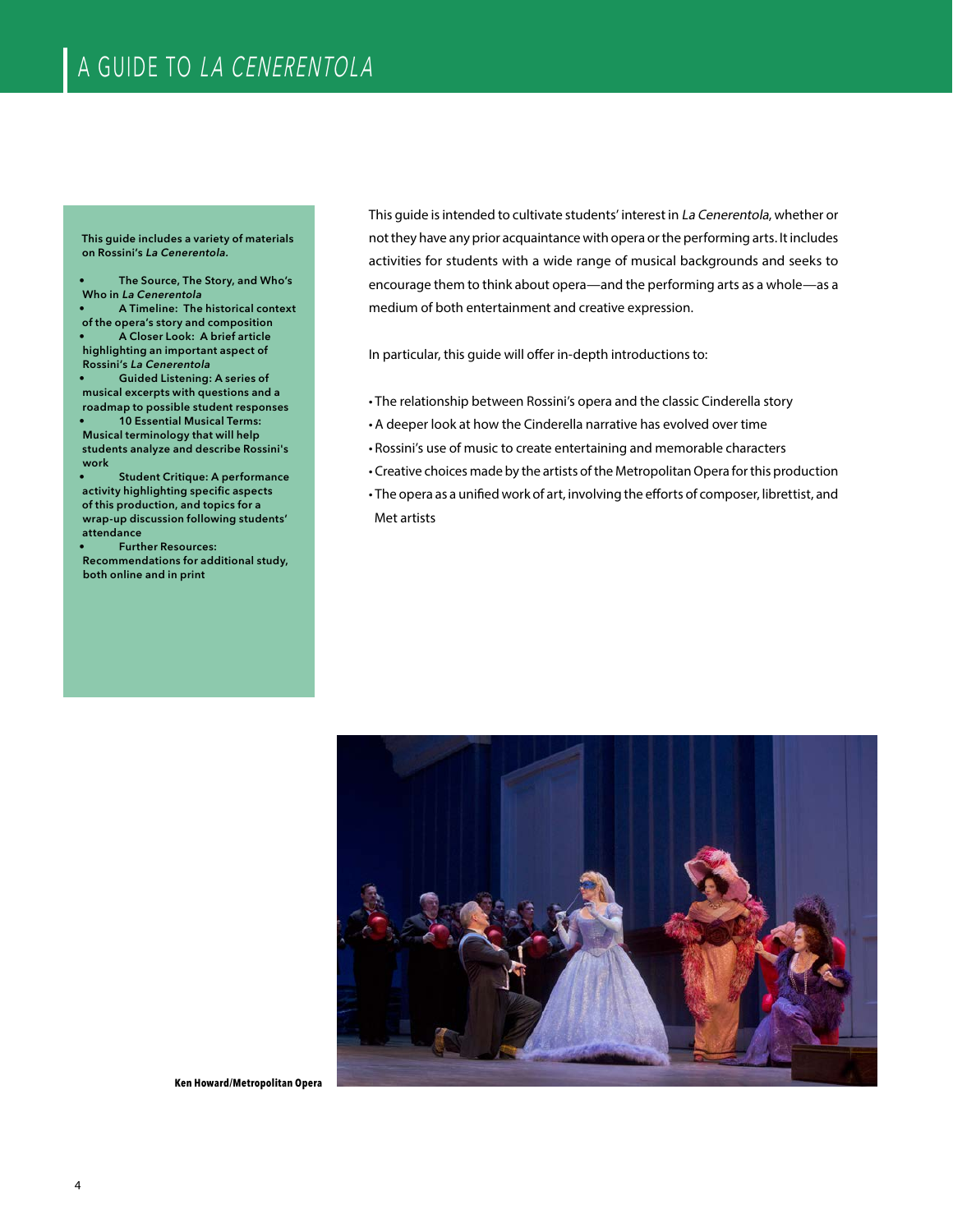# SUMMARY

Angelina, known as Cenerentola (Cinderella), is treated miserably by her foolish stepfather, Don Magnifico, and her vain stepsisters. Forced to work as their maid, she dreams of a better life. Then one day, the news comes that Prince Ramiro is looking for a bride, the most beautiful girl in all the land—and he's holding a ball that evening to find her.

Seeing a golden opportunity for social climbing, Magnifico and his daughters head gleefully to Ramiro's palace, leaving a heartbroken Cenerentola behind. With help from a mysterious benefactor, though, Cenerentola finds her way to the ball. Dressed to impress, she wows the assembled crowd—including the Prince, who declares his love. But Cenerentola soon tires of the deception, and she throws down a challenge: If the Prince can find her again—and love her for who she truly is—then she will agree to marry him. She leaves Ramiro determined to win both his bride and a fairy-tale ending.



**Ken Howard/Metropolitan Opera**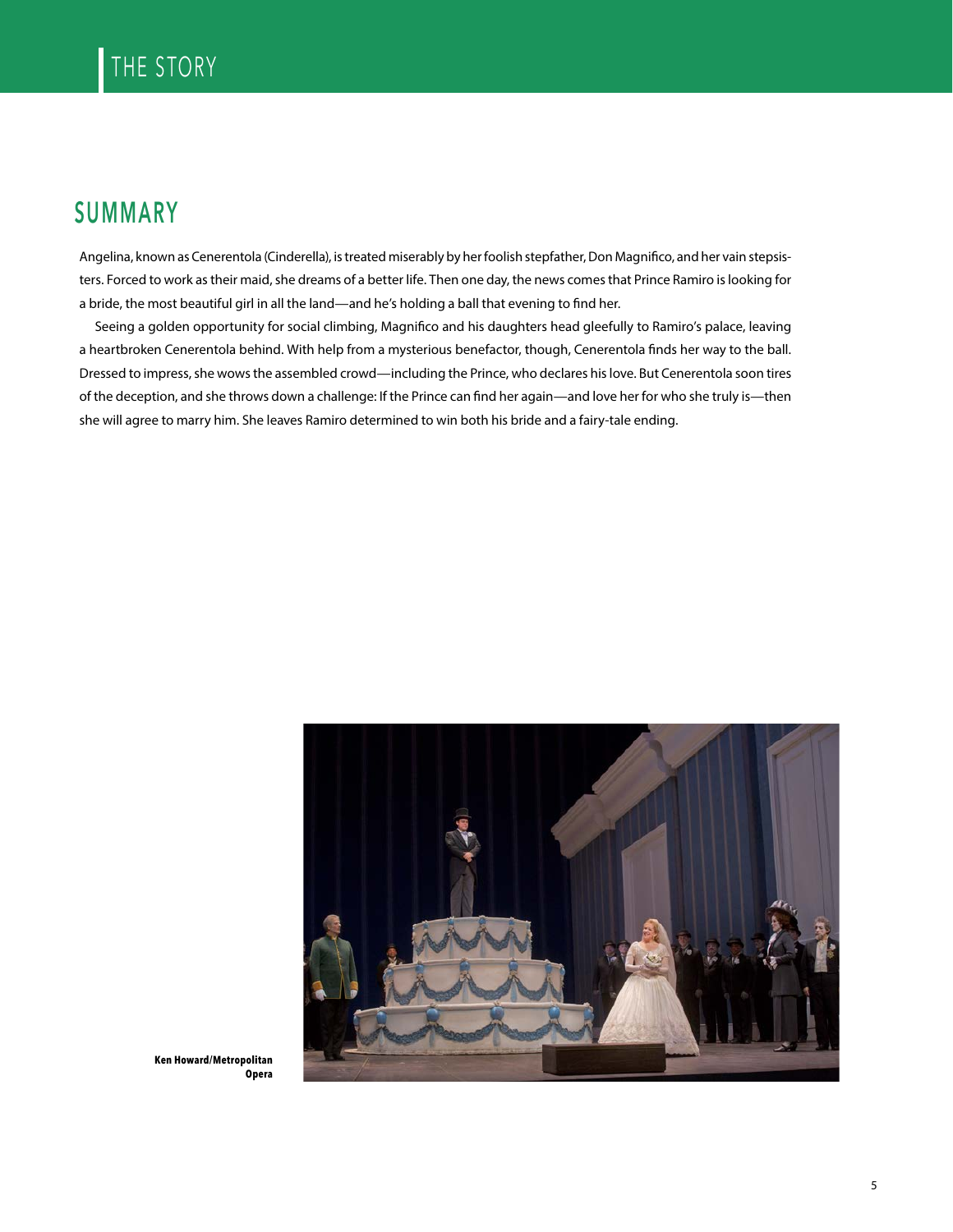## THE SOURCE: THE FAIRY TALE "CENDRILLON" BY CHARLES PERRAULT

Charles Perrault (1628–1703), was a civil servant and writer during the long reign of Louis XIV of France. Yet he is best known today for one of his retirement projects. In 1697, just a few years before his death, Perrault published the Histoires ou contes du temps passé ("Stories or Tales from Past Times")—and sealed his reputation for posterity.

The Histoires, which soon became known by their unofficial title of Contes de ma mère l'Oye ("Tales of Mother Goose") were a collection of literary fairy tales, including such modern favorites as "Puss and Boots," "Sleeping Beauty," and, of course, "Cinderella." Perrault's stories had little to do with the folk tales on which they were distantly based: Written in a polished, sophisticated style, they were intended to appeal to aristocratic audiences, who enjoyed hearing them read at gatherings of intellectuals and fashionable society events. Because the readers were primarily adults, Perrault attached a cynical rhyming moral to each story, which typically offered a religious interpretation of the story's plot and reinforced the strict class divisions of French society.

Despite his intended readership, Perrault's version of "Cendrillon" is essentially the classic version of the Cinderella story children know and love today—wicked stepmother, enchanted pumpkin, glass slippers, and all. (Walt Disney's animated film from 1950, for instance, follows Perrault quite faithfully.) Yet the story underwent some major modifications on its way to becoming the libretto for Rossini's La Cenerentola—most notably losing its supernatural elements and substituting a foolish stepfather for a wicked stepmother. In fact, Jacopo Ferretti, the librettist for La Cenerentola, wasn't working directly from Perrault's text: Under extreme time pressure, Ferretti borrowed liberally from the libretti to two then-recent operas based on "Cendrillon," one French and one Italian. By doing so he was able to write the text in just 22 days—and craft a libretto perfectly in tune with the opera buffa style for which Rossini was already famous.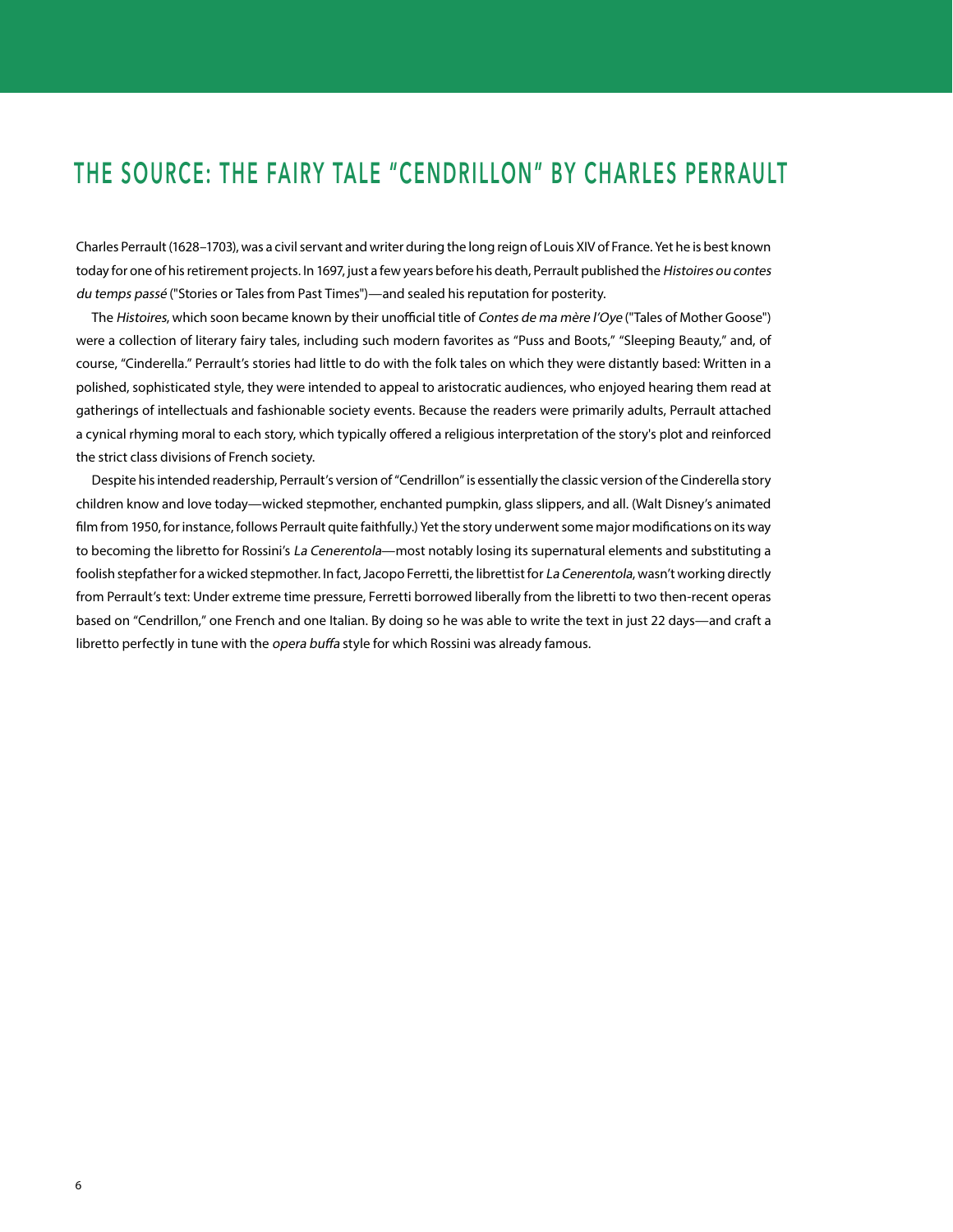# SYNOPSIS

### *ACT I: Don Magnifico's mansion*

Don Magnifico lives in a tumbledown castle with his daughters, Clorinda and Tisbe, and his stepdaughter, Angelina, known as "Cenerentola" (Cinderella) because she is forced to work as their maid. The Stepsisters squabble constantly over who is more beautiful, even as Cenerentola is dressed in rags. Nevertheless, Cenerentola dreams of a better life. To cheer herself up (and, perhaps, to needle Clorinda and Tisbe), she sings a sad folk song about a king who chose a bride not for her wealth but for her goodness of heart. When a beggar knocks at the door asking for charity, the difference between the generous Cenerentola and her hard-hearted Stepsisters becomes very clear: The Stepsisters tell him to leave, while Cenerentola offers him breakfast. Suddenly courtiers appear to announce that Prince Ramiro is paying a visit to the household. He is looking for the most beautiful girl in all the land and will hold a ball that evening to choose his bride. The Stepsisters cannot wait to tell their father the news, and they wake him from an odd dream featuring a flying donkey landing on a bell-tower. Interpreting the dream as a good omen, Magnifico fantasizes about marrying one of his daughters to the Prince and restoring his family's fortune.

Prince Ramiro enters alone, dressed as his own servant, so he can freely observe the prospective brides. He runs into Cenerentola, and the two are immediately attracted to each other. He asks her who she is, and Cenerentola, suddenly bashful, tries to explain then runs away. Finally, the "Prince" himself arrives—in fact Ramiro's valet, Dandini, also in disguise. Magnifico, Clorinda, and Tisbe fall over themselves flattering him, and he invites them to the ball, hamming up his princely role outrageously. Cenerentola begs her stepfather to let her attend the ball, even if only for an hour, but he refuses harshly; Ramiro is shocked by the way she is treated. The arrival of the Prince's tutor, Alidoro, interrupts the argument: He announces that there should be a third daughter in the Magnifico household. Magnifico lies through his teeth and claims she is dead, to Cenerentola's dismay. Everyone departs for the Prince's palace except Cenerentola, who is left alone and upset. But she is comforted by the mysterious beggar, who reveals himself to be none other than Alidoro in disguise. Alidoro tells her that he will take her to the ball and explains that one day soon she will be rewarded for her good heart.

### *Prince Ramiro's palace*

Dandini, still disguised as the Prince, is fending off Clorinda and Tisbe. But he gets rid of their father by making him master of the wine cellar, where Magnifico amazes the palace servants by showing how much he can imbibe without falling over drunk. In the meantime, Dandini manages to sneak off to covertly share his negative opinion of the two sisters with Ramiro. Both men are confused, however, since Alidoro is certain that the Prince's bride will come from Don Magnifico's household. Clorinda and Tisbe appear again, each desperate to be the chosen one. In an attempt to placate them, Dandini offers Ramiro as a husband to whichever sister the Prince does not marry, but the Stepsisters are outraged at the idea of marrying a servant. Suddenly, Alidoro enters with a mysterious stranger, a beautiful veiled lady. Dandini and Ramiro are both smitten. When the company prevails upon her to remove her veil, everyone is astonished: Surely, they say, she looks rather similar to Cenerentola? Unable to make sense of the situation, they all sit down to supper, feeling like they are in a dream.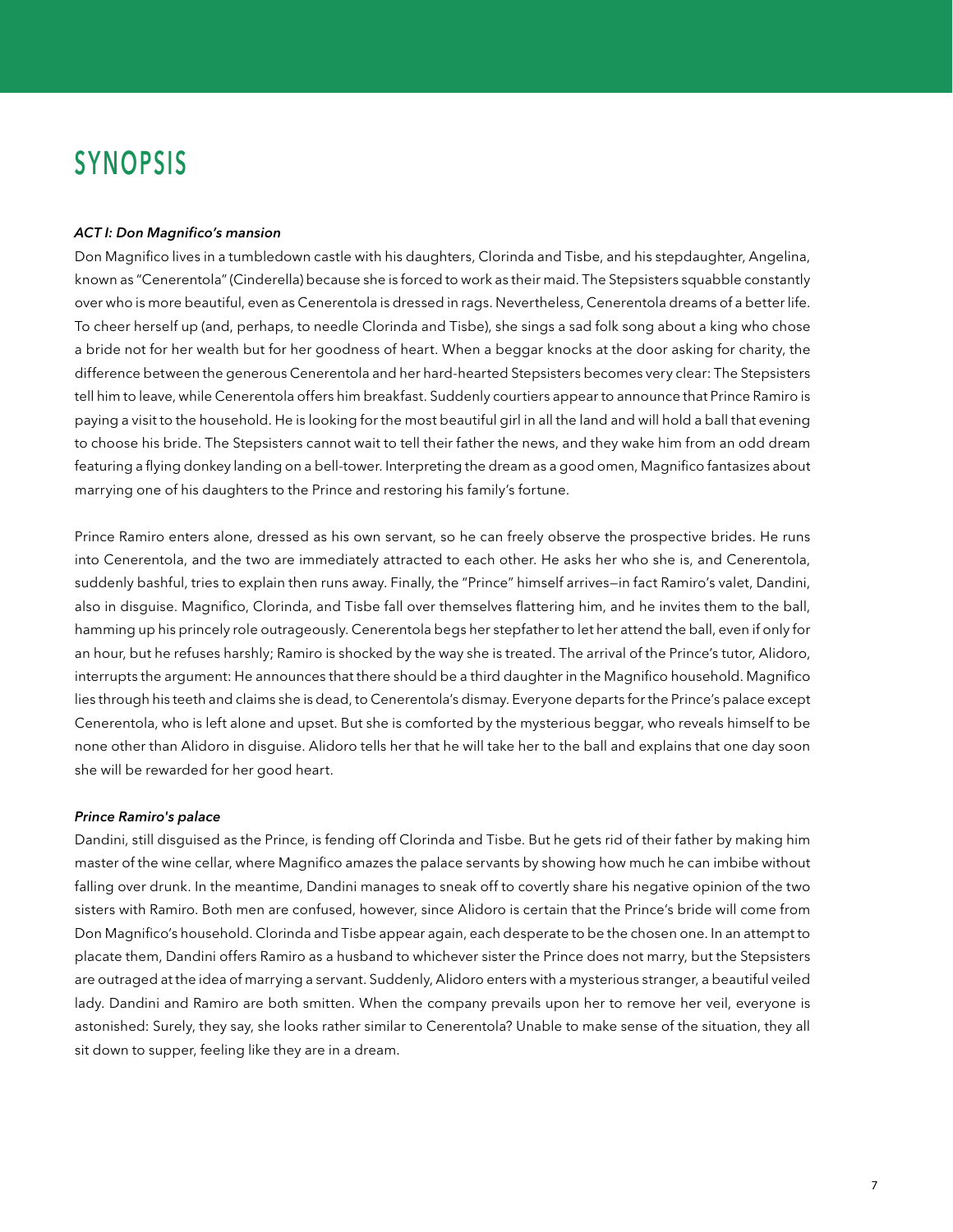### *ACT II: Prince Ramiro's palace*

Magnifico fears that the arrival of the stranger could ruin his daughters' chances of marrying the Prince, but he soon begins daydreaming again about the riches he will possess once he becomes a member of the royal family. Cenerentola, tired of being pursued by Dandini, tells him that she is in love with his servant. Overhearing this, Ramiro is overjoyed and steps forward. Cenerentola, however, says that she is returning home and does not want him to follow her. She gives him one of two matching bracelets, keeping the other herself. If he truly cares for her, she declares, he will find her. She also adds that she will only consent to marry him if he loves her for who she really is. Cenerentola leaves, and the besotted prince resolves to find the mysterious girl and win her hand. Meanwhile Magnifico, who still thinks that Dandini is the Prince, confronts him, insisting that he decide which of his daughters he will marry. When Dandini reveals that he is in fact the Prince's servant, Magnifico is furious.

### *Don Magnifico's mansion*

Magnifico and the Stepsisters return home in a terrible mood and order Cenerentola, again in rags, to prepare supper. A thunderstorm breaks out, and Alidoro cleverly arranges for Ramiro's carriage to break down in front of Magnifico's mansion so the Prince has an excuse to take refuge inside. Cenerentola and Ramiro, no longer disguised, recognize each other immediately by their matching bracelets: They are overjoyed, but everyone else is utterly confused by this apparent romance between a prince and a maid. When Ramiro asks to marry Cenerentola, Magnifico and his daughters respond with cruelty and scorn. Ramiro threatens to have them punished, but Cenerentola asks the indignant Prince to forgive them. The Prince and Cenerentola reappear in wedding finery, and Cenerentola joyfully reflects on how suddenly her fortunes have changed: She was born into hardship and misery, but her days of sitting by the fire are finally over.

### VOICE TYPE

Since the early 19th century, singing voices have usually been classified in six basic types, three male and three female, according to their range:

#### SOPRANO the highest voice type, normally

possessed only by women and boys

#### MEZZO-SOPRANO

the voice type lying below the soprano and above the contralto; the term comes from the Italian word "mezzo," meaning "middle"

#### CONTRALTO

the lowest female voice type, also called "alto"

**TENOR** the highest standard voice type in adult males

BARITONE the voice type lying below the tenor and above the bass

**BASS** the lowest voice type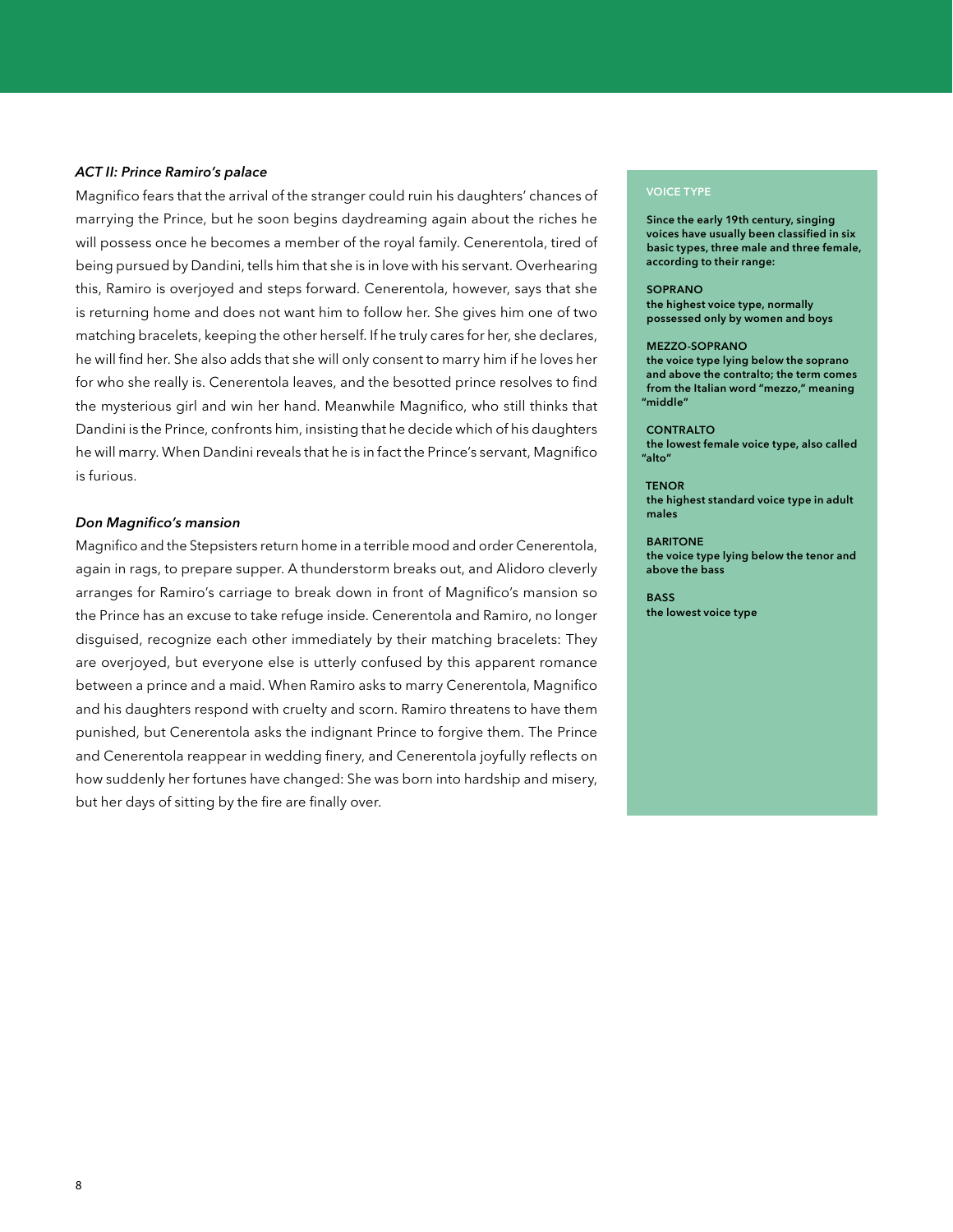# WHO'S WHO IN LA CENERENTOLA

| <b>Character</b>                                  |                                        | <b>Pronunciation</b><br>Guide                  | <b>Voice Type</b> | <b>The Lowdown</b>                                                                                                                                                                                                            |
|---------------------------------------------------|----------------------------------------|------------------------------------------------|-------------------|-------------------------------------------------------------------------------------------------------------------------------------------------------------------------------------------------------------------------------|
| Angelina, known<br>as Cenerentola<br>(Cinderella) | Don Magnifico's<br>stepdaughter        | ahn-jeh-LEE-nah<br>/ cheh-neh-<br>REHN-toh-lah | Mezzo-soprano     | The beautiful and kind heroine is<br>cruelly mistreated by her family, but<br>she ultimately finds a "fairy-tale<br>ending." Like the English Cinderella,<br>her name is derived from the Italian<br>word for cinders-cenere. |
| Clorinda                                          | Magnifico's elder<br>daughter          | cloh-REEN-dah                                  | Soprano           | Rude and self-centered,<br>Cenerentola's stepsister is cruel<br>to the heroine and entitled in her<br>dealings with the Prince.                                                                                               |
| Tisbe                                             | Magnifico's younger<br>daughter        | TEEZ-beh                                       | Mezzo-soprano     | Cenerentola's other stepsister, as<br>despicable as the first.                                                                                                                                                                |
| Don Magnifico                                     | Cenerentola's<br>stepfather            | DON ma-NYFF-<br>fee-koh                        | <b>Bass</b>       | A hard-up baron, the foolish Don<br>Magnifico is hoping to marry his<br>daughters to royalty to restore his<br>family fortune.                                                                                                |
| Don Ramiro                                        | The Prince of Salerno                  | <b>DON</b><br>rah-MEE-roh                      | Tenor             | The local Prince, whose father has<br>declared that he must marry if he<br>is to inherit the throne. But Ramiro<br>wants to marry for love rather than<br>for power.                                                          |
| Dandini                                           | Don Ramiro's valet                     | dahn-DEE-nee                                   | <b>Baritone</b>   | Dandini switches clothes with<br>the Prince so he can inspect the<br>prospective brides and report back<br>to Ramiro.                                                                                                         |
| Alidoro                                           | Don Ramiro's teacher.<br>a philosopher | ah-lee-DOH-roh                                 | <b>Bass</b>       | A mysterious guardian angel<br>watching over the proceedings,<br>Alidoro makes sure Cenerentola and<br>Ramiro get their "happily ever after."<br>His name means "Golden Wings" in<br>Italian.                                 |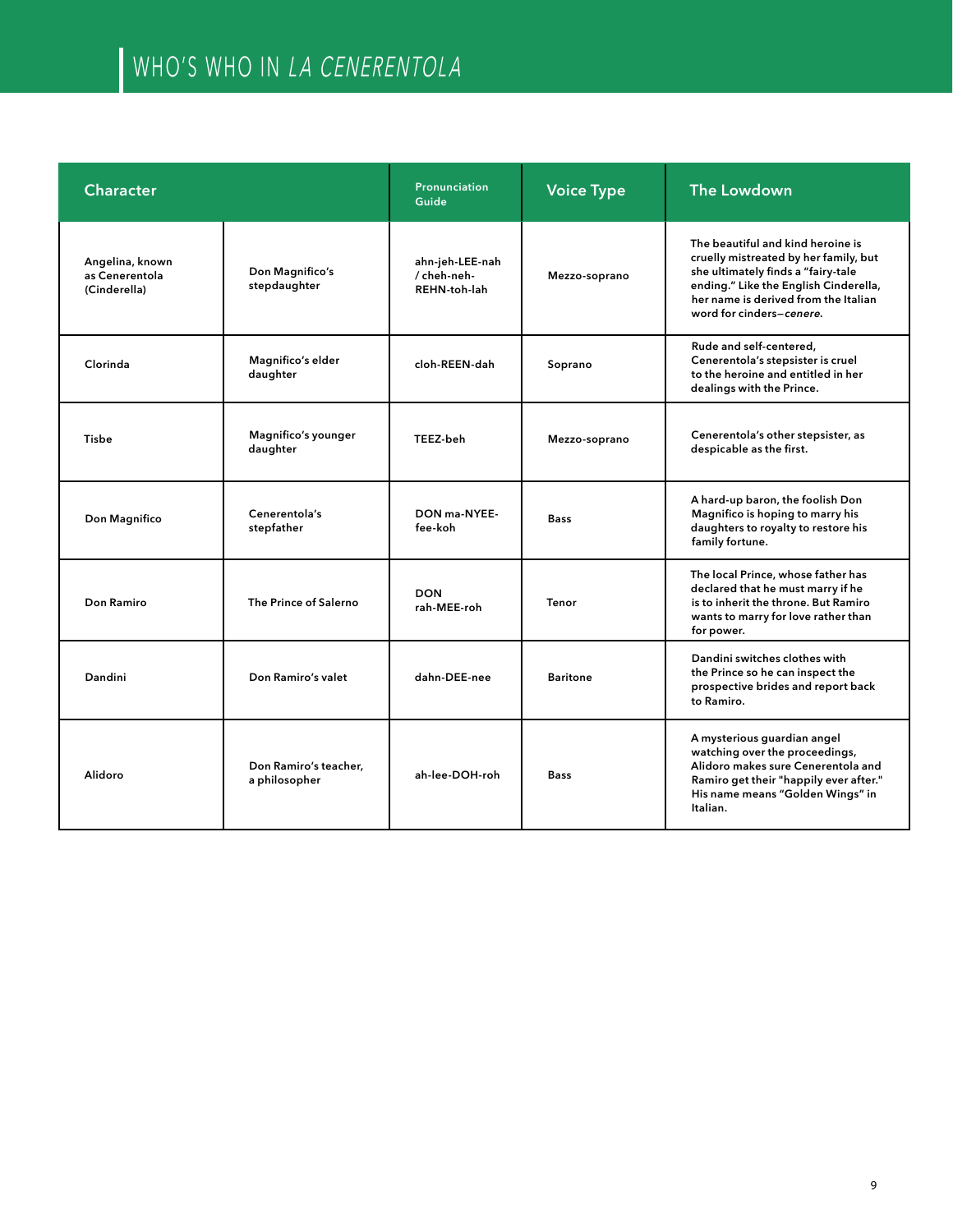# TIMELINE

- $-1628$ Charles Perrault is born in Paris, the child of a well-to-do family. He will spend much of his life as a civil servant and member of the Académie française, an organization dedicated to the promotion and preservation of the French language.
- 1697 In his retirement, Perrault publishes a collection of literary fairy tales for aristocratic audiences, which soon becomes known by the title Contes de ma mère l'Oye ("Tales of Mother Goose"). The collection includes such classics as "Little Red Riding Hood," "Puss in Boots," "Sleeping Beauty,"and "Cinderella."
- 1792 Gioachino Rossini is born on February 29 in Pesaro, a town on the Adriatic coast of Italy. Both of his parents are musicians: His father plays horn, and his mother is an opera singer.
- The Rossini family moves to Bologna. Young Gioachino, a talented musician who already enjoys an active career as a performer, begins formal studies in composition. Soon he will begin composing individual arias for operas being performed in the area. 1804
- Rossini's first huge international success, Tancredi, premieres in February at the Teatro La Fenice in Venice. Overnight, Rossini's reputation as Italy's foremost composer is made. 1813
- An opera based on Perrault's version of Cinderella, Stefano Pavesi's L'Agatina, o La virtù premiata ("Agatina, or Virtue Rewarded"), premieres in Milan. Together with a French opera from 1810, also based on Perrault, it will form part of the source material for Rossini's own Cinderella opera. 1814
- On February 20, Rossini's Il Barbiere di Siviglia (The Barber of Seville) premieres at the Teatro Argentina in Rome. The opening night performance is a flop. But in August, following slight revisions, the opera is performed again in Bologna, this time to thunderous acclaim. 1816

 In December, Rossini agrees to write an opera for the Teatro Valle in Rome. After considering over a dozen possible subjects (including one rejected by the city's censors), Rossini and the librettist Jacopo Ferretti finally settle on Cinderella. Ferretti bases his libretto on Perrault's story, but he also borrows from two recent operas on the same subject.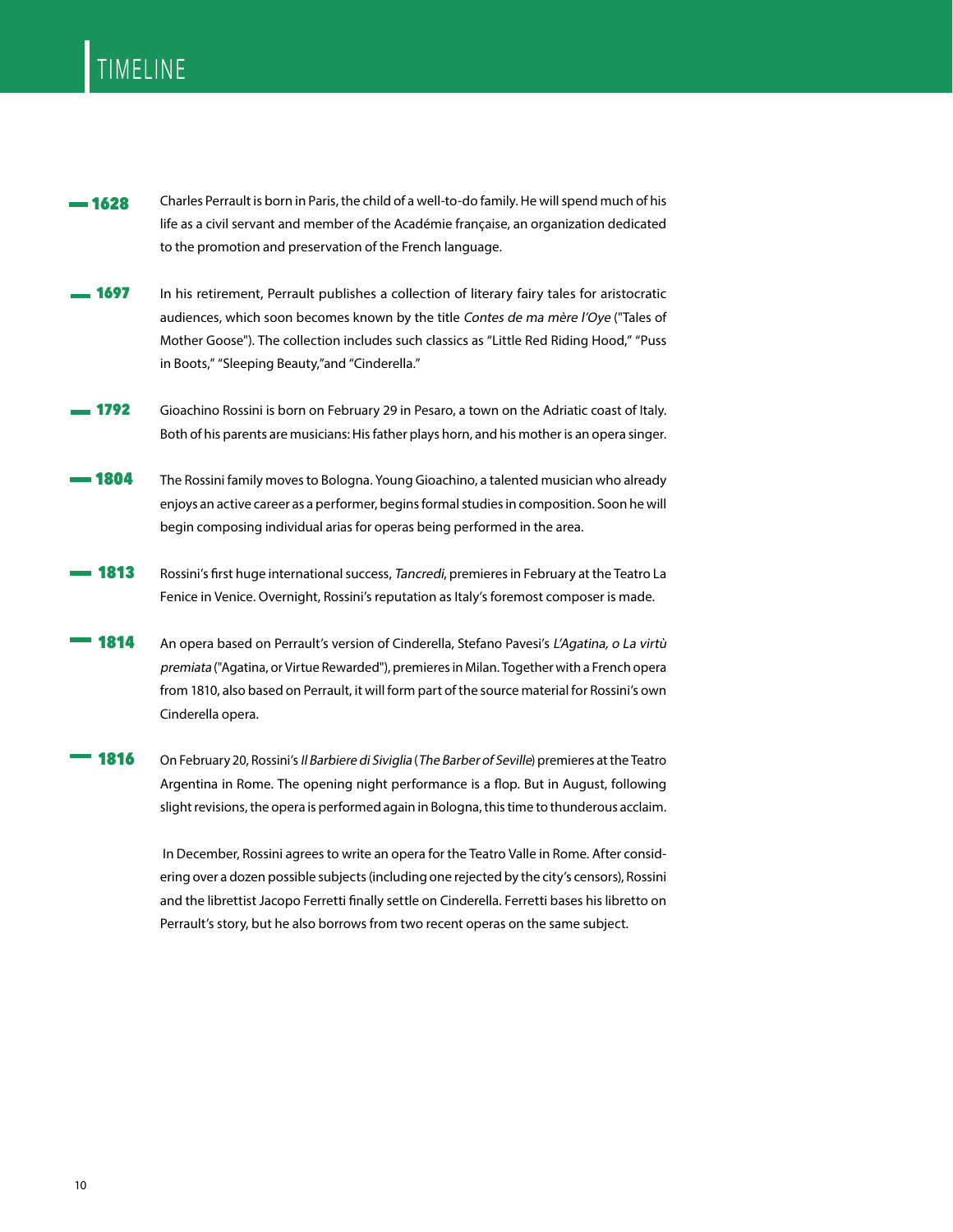- Rossini produces his opera in less than a month, borrowing the overture and other bits and pieces from his own prior works. La Cenerentola, ossia La bontà in trionfo ("Cinderella, or Goodness Triumphant") premieres on January 25 at the Teatro Valle. History repeats itself: As with The Barber of Seville, the opera is initially given a frosty reception but soon becomes one of Rossini's most beloved works. 1817
- Rossini's last Italian opera, Semiramide, receives its premiere at La Fenice in Venice. 1823
- By the age of 32, Rossini has written 34 operas and enjoys international acclaim of staggering proportions. In a biography of Rossini published the following year, the French novelist Stendhal writes that "Napoleon is dead, but a new conqueror is now spoken of from Moscow to Naples, from London to Vienna, from Paris to Calcutta." Rossini officially relocates to Paris. 1824
- Rossini's final opera, Guillaume Tell (William Tell), premieres in Paris. Following this, Rossini retires from the stage altogether; for the remaining four decades of his life, he will never write another large-scale opera. Instead, he turns his attention and accumulated wealth to cooking and exchanging recipes with famous chefs. 1829
- After a short illness, Rossini dies at the age of 76. His last years have been marked by an emergence from his self-imposed musical silence: He has written over 150 short pieces of music, mostly in a humorous vein, under the general title Péchés de vieillesse ("Sins of Old Age") for performance in his Parisian salon. 1868
- Two decades after Rossini's death, his widow Olympe transports his remains to Italy. In May they are reinterred at the church of Santa Croce in Florence, where his final resting place may still be visited today. 1887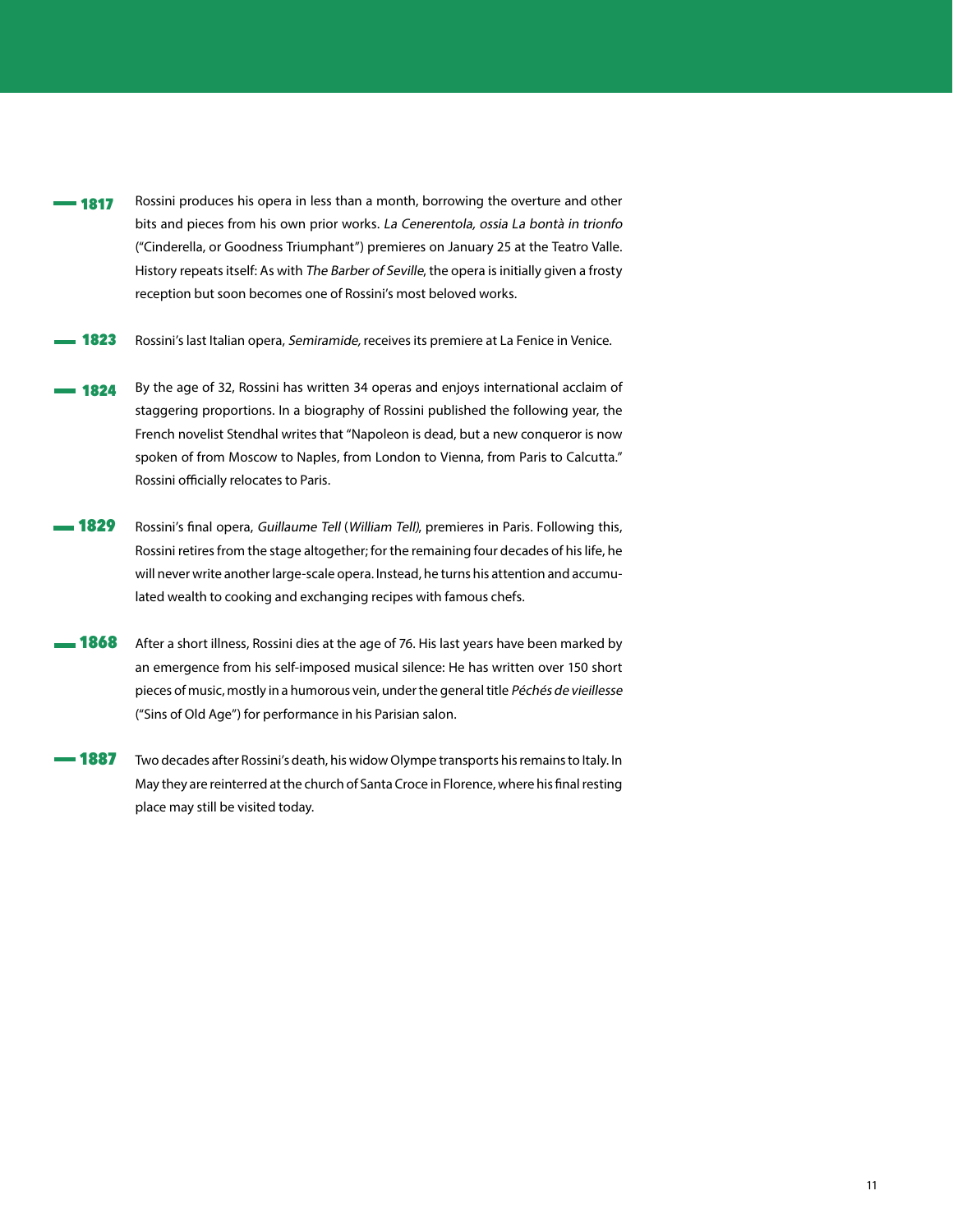# A TALE AS OLD AS TIME?

Rossini's La Cenerentola is based on Charles Perrault's "Cendrillon," but what about "Cendrillon" itself? Going back far enough, the answer ultimately lies outside the world of literature, in folk culture. Long before they were first written down, folk tales circulated orally, passed from one generation of storytellers to another; in this form, they doubtless predate the invention of writing itself. While some modern fairy tales were invented relatively recently, the Cinderella story is very old indeed. The earliest extant written version, recorded by an Ancient Greek geographer named Strabo in the first century BCE, is set in Egypt: A young, enslaved woman named Rhodopis is bathing by the Nile when an eagle swoops down from the heavens and carries away one of her sandals. Upon reaching the city of Memphis, the eagle drops the sandal into the lap of the Egyptian king, who is so taken by the shapely form of the sandal that he orders his soldiers to search the entire kingdom for the maiden from whose foot it came. Rhodopis is found and brought before the king, and they are married.

Folk tales, then, are truly ancient. They are also highly unstable. As they are embellished in each new telling, and as they hop from village to village, culture to culture, individual stories accumulate countless variations, some small, some more significant. We can recognize in the Egyptian sandal the glass slipper it later became, but what happened to the eagle? For a story as popular as Cinderella, in fact, thousands of variations have been recorded. If we wish to trace the story across time, then, it can be helpful to focus our attention on just the essential components of the story: In other words, what is the unchanging core that makes the plot tick?

Fortunately, 20th-century folklorists have already done much of the work for us. In the Aarne-Thompson-Uther Index, a vast catalogue of folk tales from across the globe (it is named after the scholars who invented and refined it), "Cinderella" is categorized as a "Type 510" (or "Persecuted Heroine") story. Tales in this category can be boiled down to five essential components: 1) a mistreated heroine, who 2) receives supernatural assistance, 3) meets a prince, 4) must prove her identity, and 5) marries the prince at the end. Even so, it's the variations that makes any given version memorable. "Aschenputtel," a German version of the Cinderella story, features a particularly gruesome twist at the end: The Stepsisters cut off parts of their feet in their attempts to fit the fateful glass slipper. This version was made famous by the brothers Grimm, folktale collectors who included it in the first edition of their Children's and Household Tales in 1812.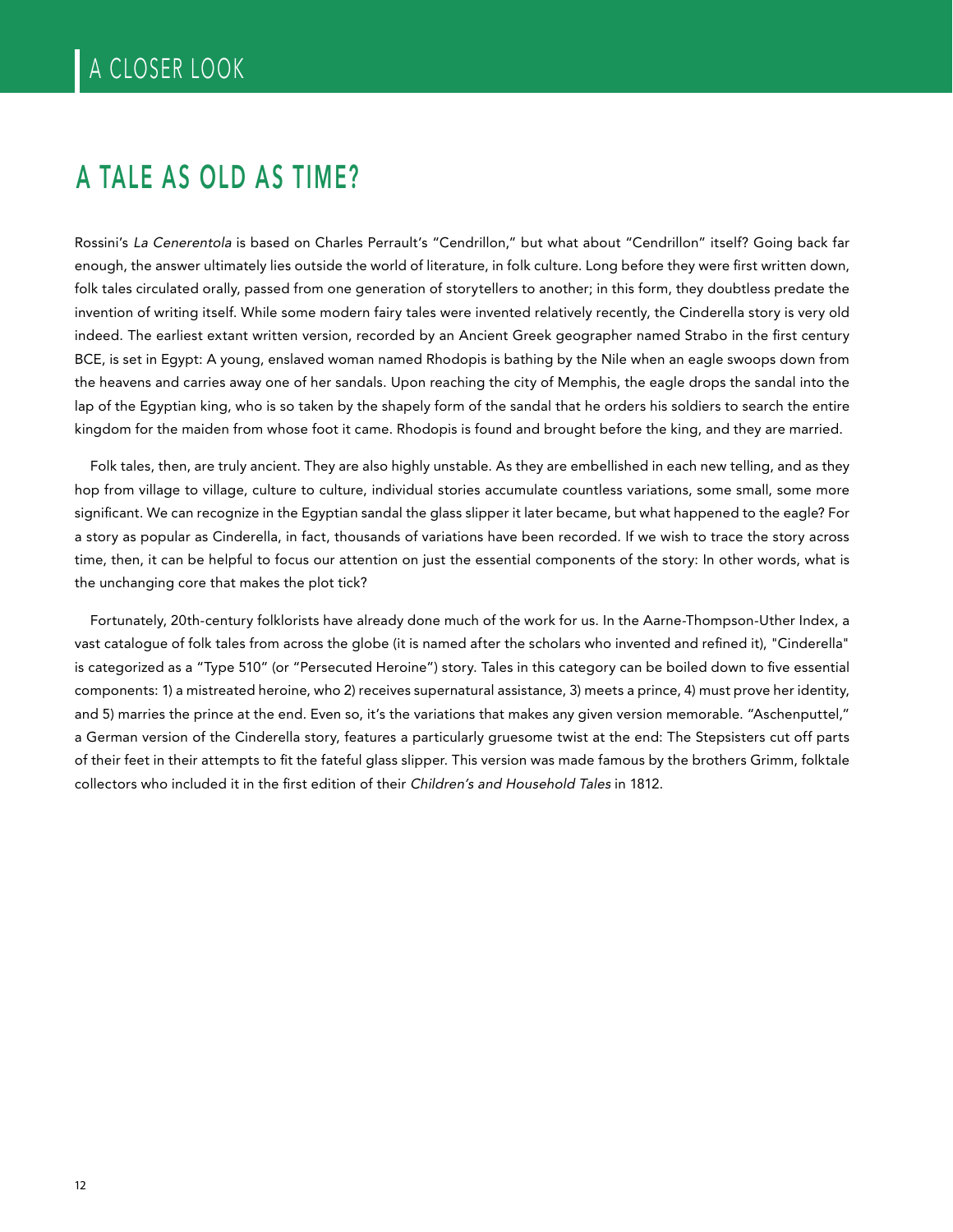# GUIDED LISTENING

The Guided Listening Activities are designed to introduce students to a selection of memorable moments from the opera. They include information on what is happening dramatically, a description of the excerpt's musical style, and a roadmap of musical features to listen for. Guided Listening Activities can be used by students and teachers of varying levels of musical experience.

#### IN PREPARATION

For this activity, teachers will need access to a recording of La Cenerentola and a libretto. Time stamps in the following activity correspond to the audio clips available at metopera.org/education.

### ["MIEI RAMPOLLI FEMMININI"](https://www.metopera.org/globalassets/discover/education/audio-files/cenerentola/cenerentola.miei-rampolli-femminini.mp3)

Cenerentola's stepsisters, Clorinda and Tisbe, have just been invited to the Prince's ball, and they rush to tell their father, Don Magnifico, the good news. Magnifico is woken in the middle of a most bizarre dream, in which a donkey sprouts feathers and flies to roost on a bell-tower. This is our first introduction to Magnifico, whose foolish character is often played for laughs.

What to listen for:

- How Rossini changes the musical style and texture to respond to Magnifico's changing feelings and the different elements of his dream
- The use of big, exaggerated gestures poking fun at how seriously Magnifico takes himself
- Magnifico's use of "patter song" when his emotions get the better of him

| (00:05) | The aria begins in the middle of the action. "My female offspring, I'll disown you! I'm ashamed of you!" Magnifico cries, annoyed at<br>being interrupted right in the middle of a convoluted dream. After calming down-the music gets quieter, too-he tells his daughters to<br>be quiet and listen.                                 |
|---------|---------------------------------------------------------------------------------------------------------------------------------------------------------------------------------------------------------------------------------------------------------------------------------------------------------------------------------------|
| (01:29) | Over a chugging rhythm in the strings, a jolly, slightly absurd tune marks the beginning of the aria proper. Magnifico relates<br>the elements of the dream, starring a "most serious" donkey.                                                                                                                                        |
| (02:09) | When Magnifico gets to the part where the donkey roosts on a bell tower, the full orchestra breaks out in excitement. He<br>then imitates the "ding, dong" of the tolling bells to hushed pizzicato (plucked) strings.                                                                                                                |
| (02:36) | Magnifico complains that the Stepsisters' chitter-chatter woke him at the best part of his dream. The music comes to a<br>decisive stop.                                                                                                                                                                                              |
| (03:13) | Magnifico insists that the dream must be interpreted, and the jolly tune from before comes back. Each element is interpreted (the<br>bells, the feathers, the donkey's flight). All that remains is the donkey: The music gets quieter and more mysterious as Magnifico<br>reveals that the ass can only represent one thing-himself! |
| (04:18) | Rushing triple rhythms in the orchestra and madcap patter singing push the aria to its rousing end, as Magnifico imagines<br>the army of grandchildren his daughters will produce when married to the Prince.                                                                                                                         |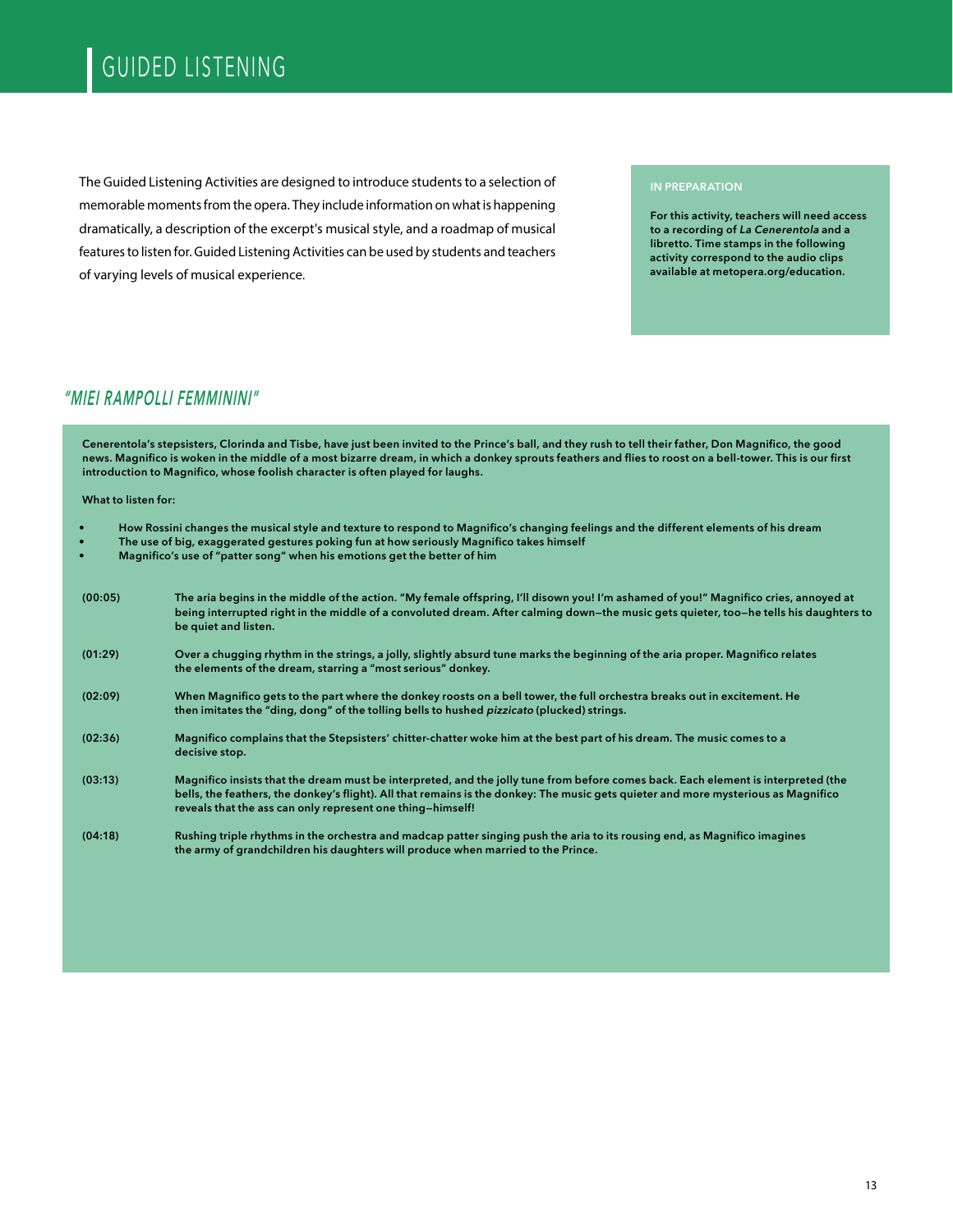## ["ZITTO, ZITTO: PIANO, PIANO"](https://www.metopera.org/globalassets/discover/education/audio-files/cenerentola/cenerentola.zitto-zitto-piano-piano.mp3)

Prince Ramiro (disguised as a servant) and his valet Dandini (disguised as the Prince) manage to sneak away from Don Magnifico and the Stepsisters so they can exchange notes. Then the Stepsisters themselves enter the scene, demanding to know which of them will be the lucky bride. What had been a frenetic duet is suddenly transformed into a madcap ensemble.

What to listen for:

- How the same tune gets passed between Dandini and Ramiro in mirrored versions, mimicking a conversation
- The way Rossini musically distinguishes the four characters on stage
- How all the characters descend into patter singing at moments of maximum confusion

| (00:00) | The orchestra introduces the main tune of the ensemble, over an agitated backing in the strings.                                                                                                                                                                                                                                                                              |
|---------|-------------------------------------------------------------------------------------------------------------------------------------------------------------------------------------------------------------------------------------------------------------------------------------------------------------------------------------------------------------------------------|
| (00:20) | "Shhh! Quietly!" Ramiro instructs Dandini. Ramiro then demands that Dandini tell him ("truthfully and accurately") which of the two<br>Stepsisters is best. Staccato (disconnected) syllables, big gaps between words, and fast coloratura convey Dandini's furious whispering.                                                                                               |
| (00:55) | Following a swift orchestral transition, Dandini replies to Ramiro using the same melody but different words. "In strictest confidence:<br>They're insolent, capricious, and vain!"                                                                                                                                                                                           |
| (01:27) | Ramiro and Dandini begin to trade words more quickly: Wasn't Alidoro convinced that the Prince's bride would be one of<br>Magnifico's daughters? As both characters descend into confused patter singing, fragments of the original melody appear one after<br>another while rushing scales get louder and louder in the woodwinds and strings.                               |
| (03:06) | The Stepsisters enter, and the original tune comes back. This time, it's Clorinda and Tisbe demanding to know whom the Prince<br>will marry. The music breaks down as Dandini stalls for time: He can't marry both, so perhaps the unlucky sister could marry his servant?                                                                                                    |
| (03:58) | The full orchestra comes in to register the Stepsisters' outrage at this suggestion. Music from the end of Dandini and Ramiro's conversation<br>comes back, but now all four characters are involved, each using a mixture of staccato syllables, coloratura, and patter singing. As the<br>confusion reaches its peak, the ensemble is interrupted (and ended) by a fanfare. |

### ["SÌ, RITROVARLA IO GUIRO … NOI VOLEREMO, DOMANDEREMO"](https://www.metopera.org/globalassets/discover/education/audio-files/cenerentola/cenerentola.si-ritrovarla-io-giuro--noi-voleremo-domanderemo.mp3)

Prince Ramiro and Cenerentola have declared their love for each other at the ball, but Cenerentola has tired of all the disguises and deceptions. She gives Ramiro a bracelet matching her own and tells him to come find her. In this aria, the love-struck Ramiro cannot contain his excitement at the thought of finding his love again. It's the tenor's moment to shine, and—if done right—it will bring the house down in applause.

What to listen for:

| The way Ramiro's vocal writing reflects his noble character, with a wide range and several show-stopping high notes<br>$\bullet$<br>How Rossini integrates the chorus into both the slow middle section and the fast conclusion of the aria<br>$\bullet$ |                                                                                                                                                                                                             |  |  |
|----------------------------------------------------------------------------------------------------------------------------------------------------------------------------------------------------------------------------------------------------------|-------------------------------------------------------------------------------------------------------------------------------------------------------------------------------------------------------------|--|--|
| (00:00)                                                                                                                                                                                                                                                  | A trumpet fanfare marks the beginning of Ramiro's aria. Ramiro sings a brief opening statement-"I'll find her again, I swear it"-ending<br>on a high note and a dramatic flourish.                          |  |  |
| (00:39)                                                                                                                                                                                                                                                  | The aria gets going in earnest, with strings playing rapid fanfare rhythms. Ramiro's vocal melody, featuring lots of excitable<br>coloratura, winds its way repeatedly to a glittering high note.           |  |  |
| (01:49)                                                                                                                                                                                                                                                  | A softer section begins with a flute solo in a slow triple meter. Ramiro vows to find and embrace his lover with an<br>impassioned, beautiful vocal melody. A chorus softly urges him on in the background. |  |  |
| (03:44)                                                                                                                                                                                                                                                  | The flutes and trumpets play a signal, and the music adopts a much faster triple meter. Ramiro and the chorus trade lines excitably:<br>"We shall fly, we shall ask! We shall seek, and we shall find!"     |  |  |
| (04:04)                                                                                                                                                                                                                                                  | Ramiro sings a new tune, filled with rushing coloratura. At (04:38), a Rossini crescendo begins as the chorus keeps singing "We shall<br>find" over and over.                                               |  |  |
| (05:11)                                                                                                                                                                                                                                                  | Ramiro repeats the same tune, but this time it gives way to a concluding section that ends on a long, dramatic high note.                                                                                   |  |  |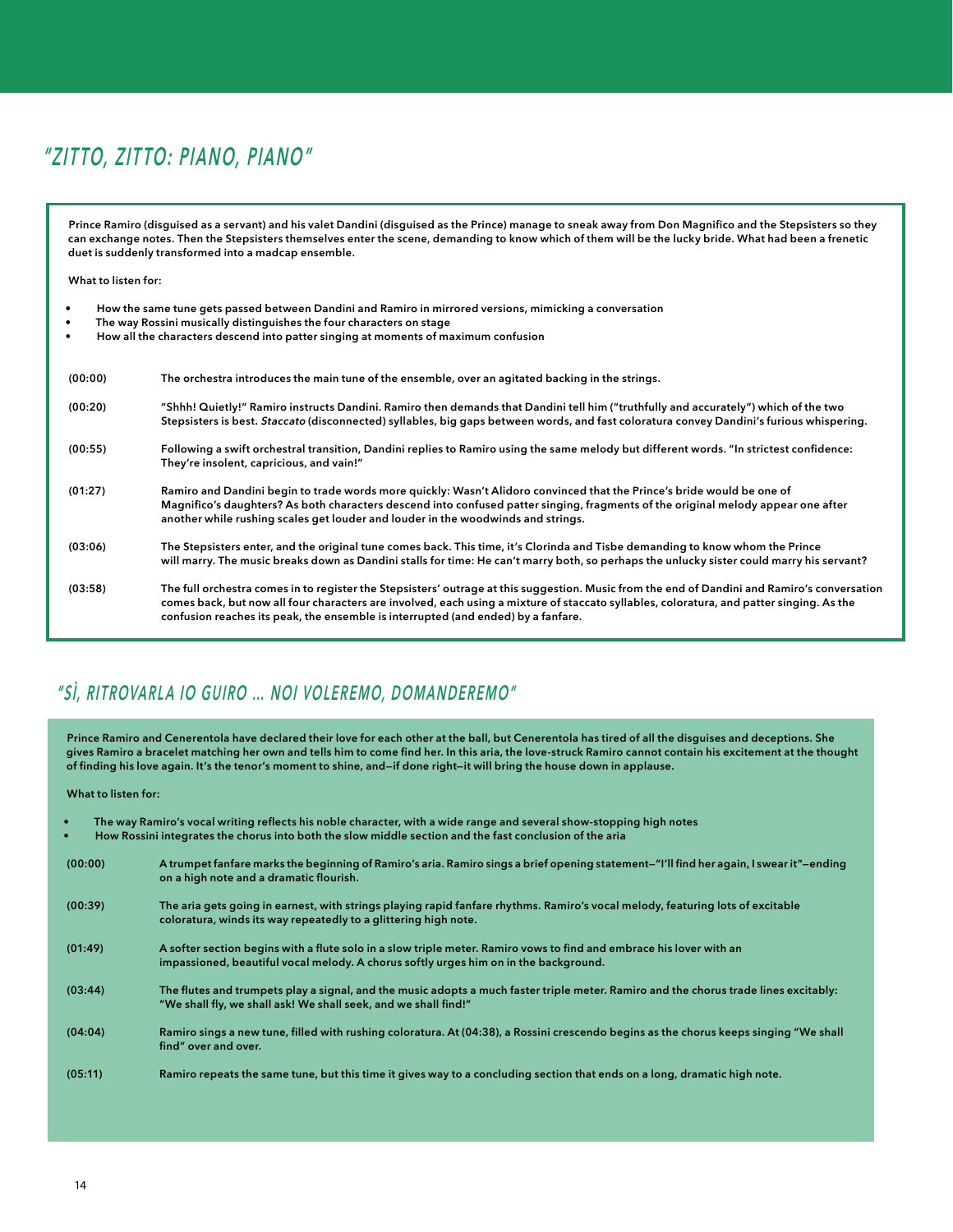# ["NACQUI ALL'AFFANNO … NON PIÙ MESTA"](https://www.metopera.org/globalassets/discover/education/audio-files/cenerentola/cenerentola.nacqui-allaffanno-non-piu-mesta.mp3)

Cenerentola and the Prince have finally received their happy ending and are now married. To the gathered chorus and her family, Cenerentola sings of her joy. As in many of his comic operas, instead of an ensemble finale Rossini gives us a show-stopping aria for the heroine, offering her a chance to finally show off her vocal chops in a solo setting. As the farewell to both the character and the opera as a whole, the aria is guaranteed to have the audience bursting into applause at its conclusion.

What to listen for:

| $\bullet$<br>٠ | How Rossini uses coloratura to bring out details of the libretto and to communicate Cenerentola's overflowing emotions<br>How the singer brings her own personality to the ornamentation of the aria                                                                                                          |
|----------------|---------------------------------------------------------------------------------------------------------------------------------------------------------------------------------------------------------------------------------------------------------------------------------------------------------------|
| ٠              | The way Rossini gradually builds the aria's intensity so the audience is at a fever pitch by its end                                                                                                                                                                                                          |
| (00:44)        | Following a full orchestral introduction, Cenerentola begins to sing softly about her humble beginnings (characterised by hardship and<br>crying) to the accompaniment of strings and horns. At first, her vocal line is only lightly ornamented, but it quickly blossoms into a rapid<br>rush of high notes. |
| (01:46)        | Cenerentola describes her change of fortune as being like a bolt from the blue ("come un baleno rapido"), and her vocal line<br>rushes all the way up and down the scale in delight. She repeats the gesture, adding additional ornaments and a cadenza (an improvised<br>embellishment).                     |
| (03:26)        | A new, more cheerful section begins with pizzicato strings as Cenerentola tells her miserable relatives to wipe away their<br>tears: She will always be their daughter, their sister, their friend. A magical, unexpected key change and even more high notes mark this<br>emotional declaration.             |
| (04:18)        | A Rossini crescendo, featuring all the other characters and the chorus, prepares the way for the second part of the aria.                                                                                                                                                                                     |
| (05:12)        | The second section begins with a chirpy staccato tune for the piccolo-the highest-pitched woodwind instrument. It is immediately imitated<br>(with additional ornaments) by Cenerentola, who sings that no longer will she "sit sadly by the fire, crying to herself."                                        |
| (06:01)        | Following a brief interjection from the chorus, Cenerentola sings an even more embellished repetition of the main tune.                                                                                                                                                                                       |
| (06:43)        | The tune is heard for the last time in a breathless arrangement decorated with very fast runs up and down the scale, while the rest of the<br>cast provides a quiet backdrop of chopped-up syllables.                                                                                                         |
| (07:29)        | The whole ensemble comes together in a series of sweeping crescendos, each of which culminates in an ecstatic high note from<br>Cenerentola, and then the curtain comes down.                                                                                                                                 |
|                |                                                                                                                                                                                                                                                                                                               |
|                |                                                                                                                                                                                                                                                                                                               |
|                |                                                                                                                                                                                                                                                                                                               |
|                |                                                                                                                                                                                                                                                                                                               |
|                |                                                                                                                                                                                                                                                                                                               |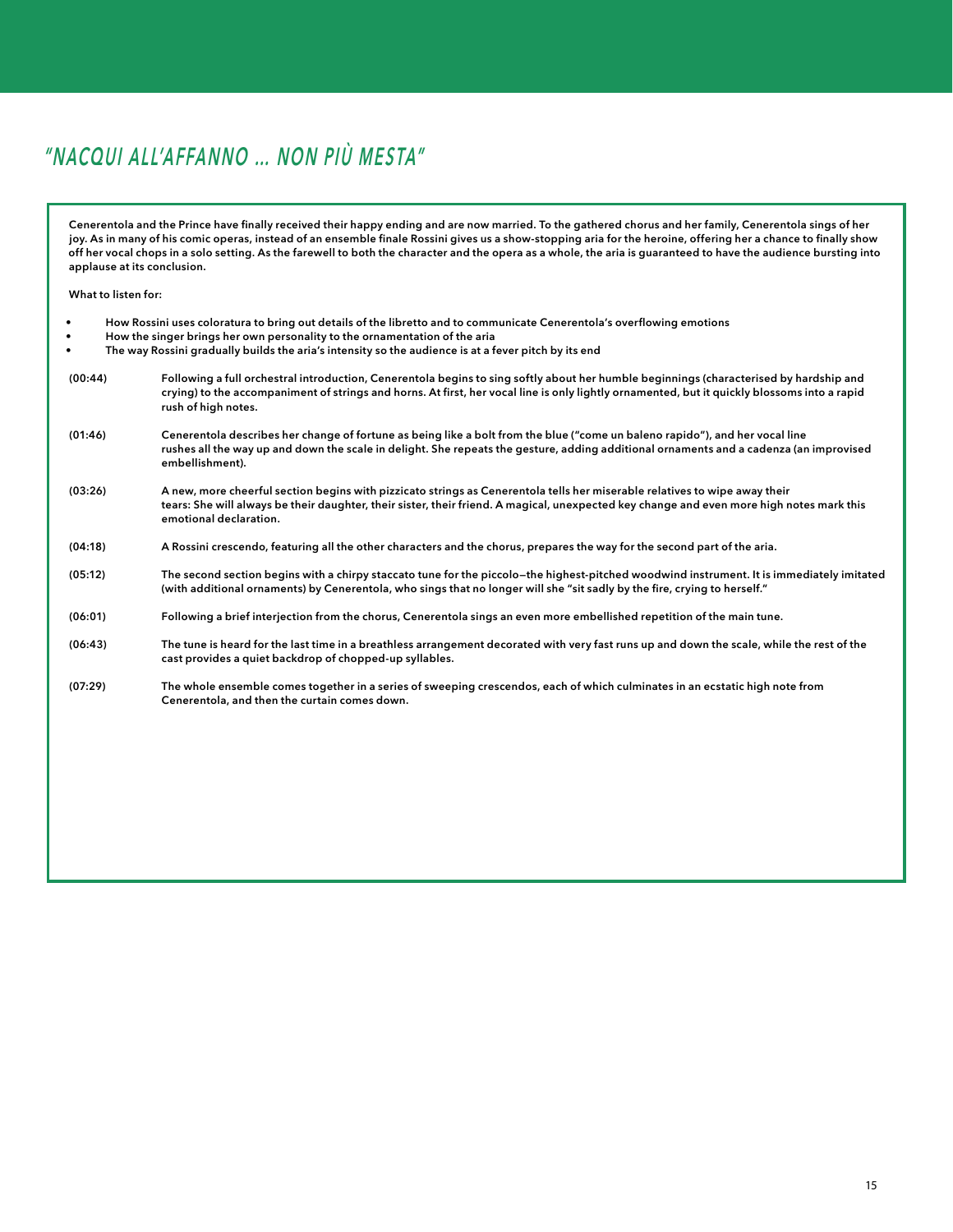### Bel canto

A predominantly Italian vocal style of the late 18th and 19th centuries, bel canto singing emphasizes lyricism and ornamentation in order to showcase the beauty of the singer's voice. Its focus on lyrical embellishment directly contrasts with a contemporary Germanic focus on a weighty, dramatic style. Bel canto singing is most closely associated with the music of Gioachino Rossini, Vincenzo Bellini, and Gaetano Donizetti.

### Coloratura

A rapid and elaborate ornamentation by a solo singer, including intricate melodic figures, rapid scales, and trills. Requiring vocal agility and a wide and high range, coloratura showcases a singer's virtuosity. At the time Rossini was writing La Cenerentola, singers were expected to be able to improvise ornaments on the spot.

### Finale

The last portion of an act, a finale consists of several musical sections that accompany an escalation of dramatic tension. One type of finale common in comic operas, a "chain finale," features characters entering or exiting from the stage to create unexpected combinations of characters and generate excitement. Rossini was well known for his Act I finales, especially in comic operas like La Cenerentola. At the very end of an opera, however, he was more likely to opt for a virtuosic solo aria for the hero or heroine.

### Mezzo-soprano

A female voice with a range between that of a contralto and soprano. A mezzosoprano's voice is slightly deeper than that of a soprano, so mezzo-sopranos are often cast in supporting roles, but in Rossini's operas, the mezzo-soprano is usually the star of the show—especially in comic works like La Cenerentola. In his tragedies, on the other hand, the character with a "mezzo" range is more likely to be the (male) hero: In the early 1800s, heroic male roles were associated

with very high voices, a relic of the 18th-century tradition of the castrato. By Rossini's time, these high parts were typically sung by women dressed as men; they are called "trouser roles" as a result.

### Opera buffa

A term applied to Italian comic operas from the mid-18th through mid-19th centuries. The plot of an opera buffa often features scenes and characters from everyday life, addresses a light or sentimental subject, and concludes with a happy ending. Opera buffa had its last hurrah with Rossini, whose comedies are much better known today than his serious works. The generation after Rossini, however, was much more taken with tragedy and hybrid, "semi-serious" genres, and opera buffa declined considerably in popularity as a result.

### **Overture**

An instrumental piece that occurs before the first act as an introduction to an opera. Overtures set the mood for the opera and often feature musical themes that will occur later in the work. In Rossini's day, however, operas were written so quickly that overtures were often borrowed from a previous work to save time.

### Patter

A "patter song" is a comic effect, found in many styles of music theater, in which the goal is to sing as many words as possible as fast as possible in the shortest amount of time. Like a tongue-twister, patter requires the singer to spit out a constant flow of syllables and consonants and is usually played for laughs. Patter songs typically have humorous texts and were associated with low-class characters (like Dandini) or exceptionally immoral nobles (like Don Magnifico). However, patter shows up frequently in Rossini's vocal writing for other characters too, especially in the finales of his comic operas when everyone on stage is feeling overwhelmed by events.

### **Recitative**

A type of vocal writing between speech and song that imitates the accents and inflections of natural speech. Composers often employ recitative for passages of text that involve quick dialogue and the advancement of plot, since the style allows singers to move rapidly through a large amount of text. Because recitative is so formulaic, it was often the last part of an opera to be written; in fact, Rossini contracted out the writing of La Cenerentola's recitatives to another composer.

### Repetition

Repetition is a foundational component of how music becomes meaningful. From songs to symphonies, the climax of a piece of music is often the point at which a melody that we've already heard comes back again—sometimes in a completely new guise. Many standard types of operatic aria require the singer to repeat entire sections, but in Rossini's operas, repetition is everywhere. A "Rossini crescendo" depends on the immediate and continuous repetition of a musical phrase for its effect; Rossini's singers were expected to embellish his melodies whenever they were repeated; the effect of Rossini's comic ensembles often relies on characters repeating each other's lines in disbelief. Repetition is one of the most noticeable features of Rossini's style, and it can be heard in many different places throughout La Cenerentola.

### Rossini crescendo

A crescendo is a gradual raising of volume: When music "crescendos," the performers begin at a softer dynamic level and get incrementally louder. One of the most famous types of crescendos in opera, closely associated with Rossini and thus known as the "Rossini crescendo," involves pairing an increase in volume with repeating melodic and rhythmic phrases, higher instrumental registers, and the gradual addition of instruments in order to create a particularly dramatic or comedic effect.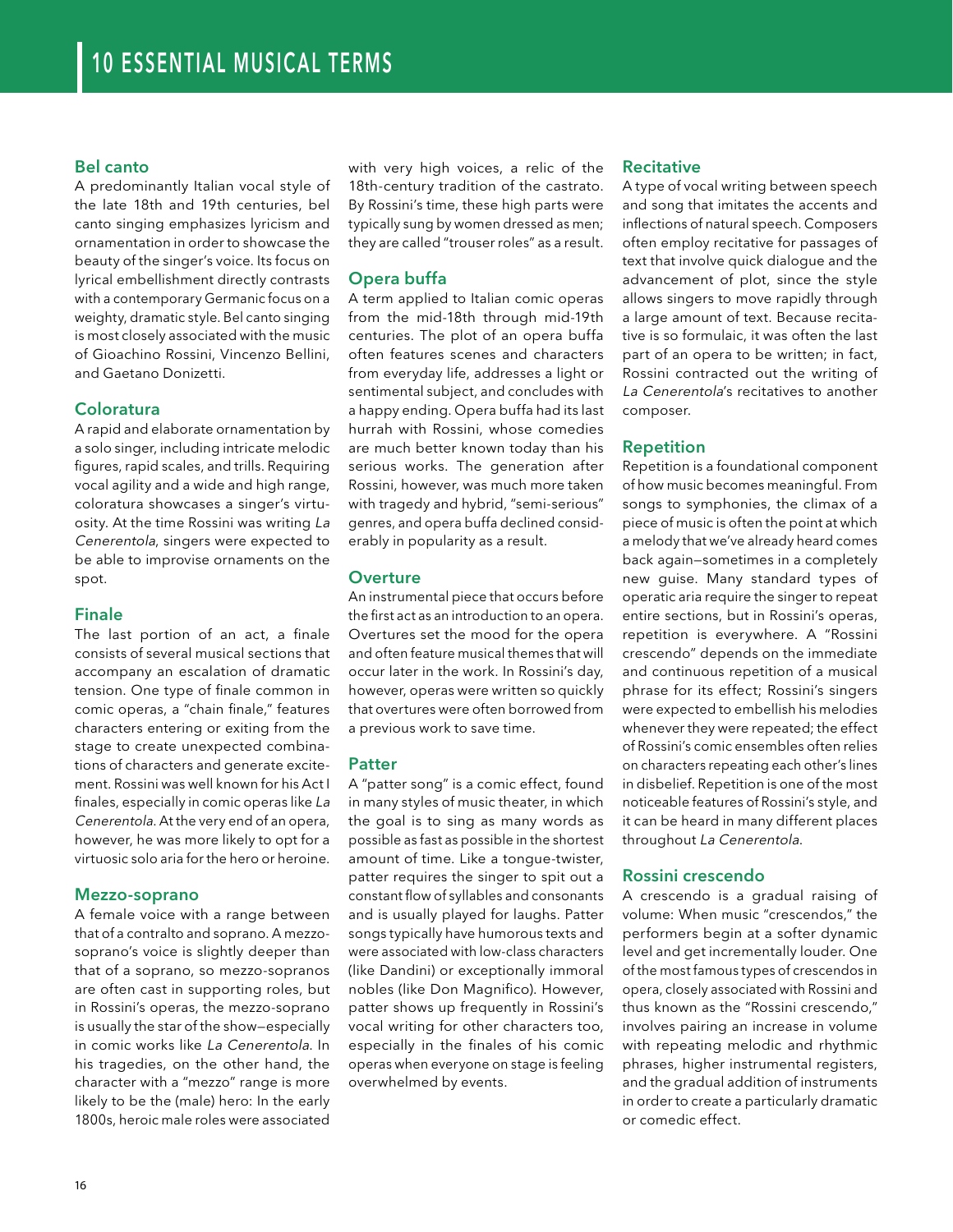# STUDENT CRITIQUE

#### IN PREPARATION

For this activity, students will need the reproducible handout "Opera Review: La Cenerentola," found in the back of this guide.

COMMON CORE STANDARDS AND LA **CENERENTOLA** 

CCSS.ELA-Literacy.SL.9-12.1 Initiate and participate effectively in a range of collaborative discussions (one-on-one, in groups, and teacher-led) with diverse partners on grades 9–12 topics, texts, and issues, building on others' ideas and expressing their own clearly and persuasively.

CCSS.ELA-Literacy.SL.9-12.1d Respond thoughtfully to diverse perspectives; synthesize comments, claims, and evidence made on all sides of an issue; resolve contradictions when possible; and determine what additional information or research is required to deepen the investigation or complete the task.

### ENCOURAGING STUDENT RESPONSE IN ATTENDING THE FINAL DRESS REHEARSAL

Watching and listening to a performance is a unique experience that takes students beyond the printed page to an immersion in images, sound, interpretation, technology, drama, skill, and craft. Performance activities help students analyze different aspects of the experience and engage critically with the performance. Students will consider the creative choices that have been made for the particular production they are watching and examine different aspects of the performance.

The enclosed performance activity is called "Opera Review: La Cenerentola." The reproducible handout for this activity, available at the back of this guide, will invite students to think of themselves as opera critics, taking notes on what they see and hear during the performance and critiquing each singer and scene on a five-star scale. Students should bring this activity sheet to the final dress rehearsal and fill it out during intermission and/or after the final curtain. When you return to class, students can use their "Opera Review" sheets as they review and discuss their experience.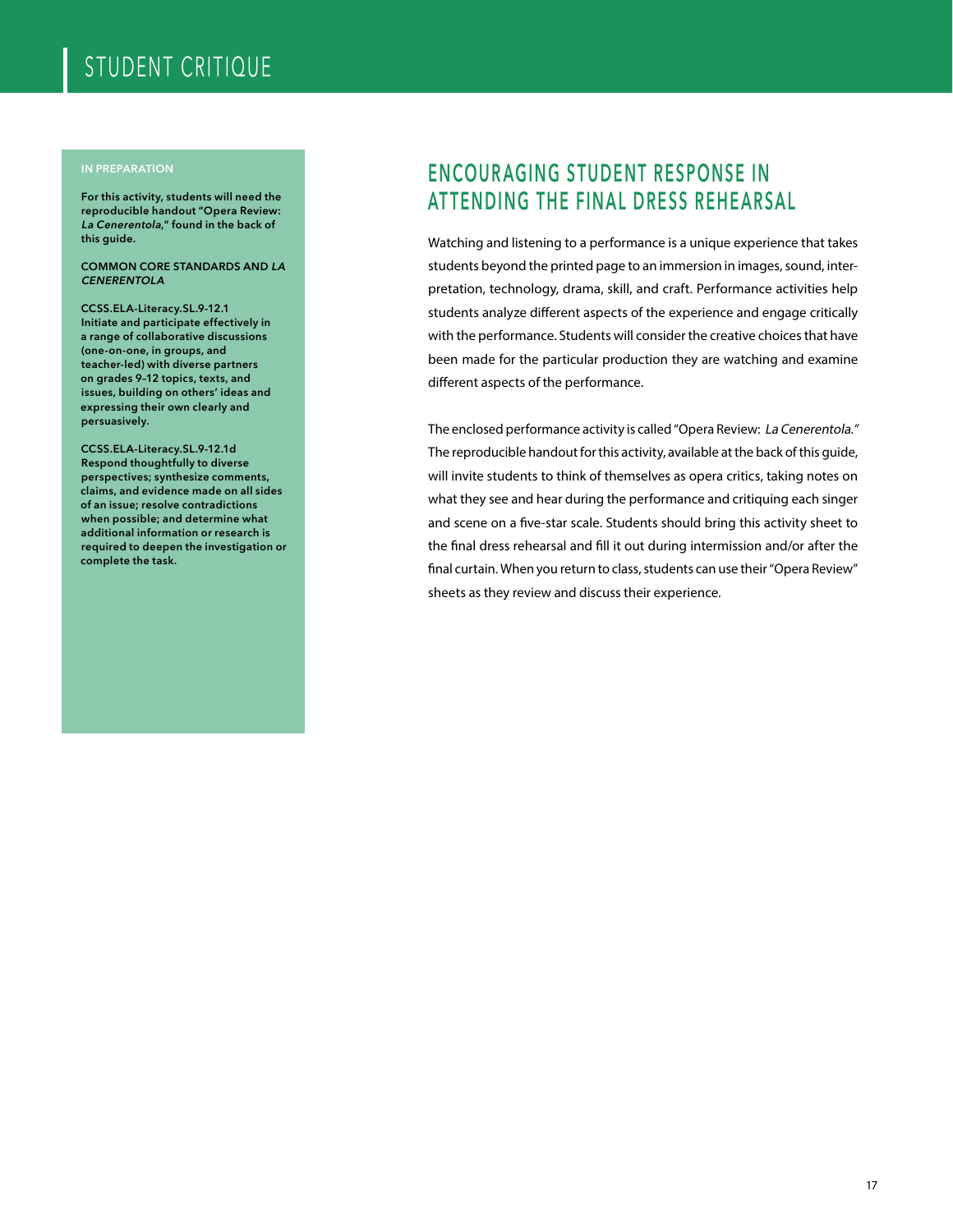### FOLLOW-UP DISCUSSION

Students will enjoy starting class with an open discussion of the Met performance. What did they like? What didn't they like? Did anything surprise them? What would they like to see or hear again? This discussion should be an opportunity for students to review their performance activity sheets and express their thoughts about the visual design of the Met production, the singers' performances, and La Cenerentola's music and story.

Rossini's La Cenerentola gives us Cinderella without the magic, yet it still manages to touch our hearts. Part of the reason for this is that Rossini's characters are much more human than their fairy-tale counterparts. The Wicked Stepmother in Perrault's story doesn't need a reason to be wicked: She just is. But is it really fair to call Don Magnifico wicked? He's vain, foolish, and selfobsessed, and he certainly treats Cenerentola badly. All the same, we get a sense of why he and his daughters might act the way they do—a sense of genuine motivations and aspirations, unpleasant though they might be. In fact, even though Rossini's opera is a comedy and the tone stays light throughout, the opera implicitly asks us whether there isn't something more troubling about characters that actively choose to be cruel rather than just being cruelty personified.

Your students will find it interesting to dissect how the opera compares to the classic fairy tale. The following questions can serve as starting points for discussion; you may find it helpful to refer to the "Closer Look" essay in this guide, A Tale as Old as Time?

- Are Don Magnifico and his daughters bad people? Why or why not—and how did they get that way?
- Rossini's Cinderella doesn't have a stepmother but rather a stepfather. Does this change the way you think about Cinderella's relationship with her stepparent?
- The philosopher Alidoro replaces the Fairy Godmother in this opera. Given Alidoro's role in the plot and his portrayal on stage, do you think he might have magic powers?
- In this version, Cinderella doesn't lose a glass slipper at the ball for the Prince to find; instead, she chooses to give the Prince her glass bracelet. Why do you think she does this? Which version do you prefer?
- Prince Ramiro and Dandini disguise themselves for their visit to the Magnifico household. Do you think it's fair of them to trick Cenerentola's stepfather and stepsisters in this way?
- Cenerentola ends the opera by forgiving her family. What do you think would happen next, if there were a sequel?
- Can you identify the five components of the Persecuted Heroine narrative in other fairy tales you know? What about your favorite films or TV shows?

Finally, remember that opera is a multi-medial art form: Any and all aspects of the performance your students have just seen, including the act of seeing it live, are important factors contributing to the overall experience. Ask them for any final thoughts and impressions. What did they find most memorable?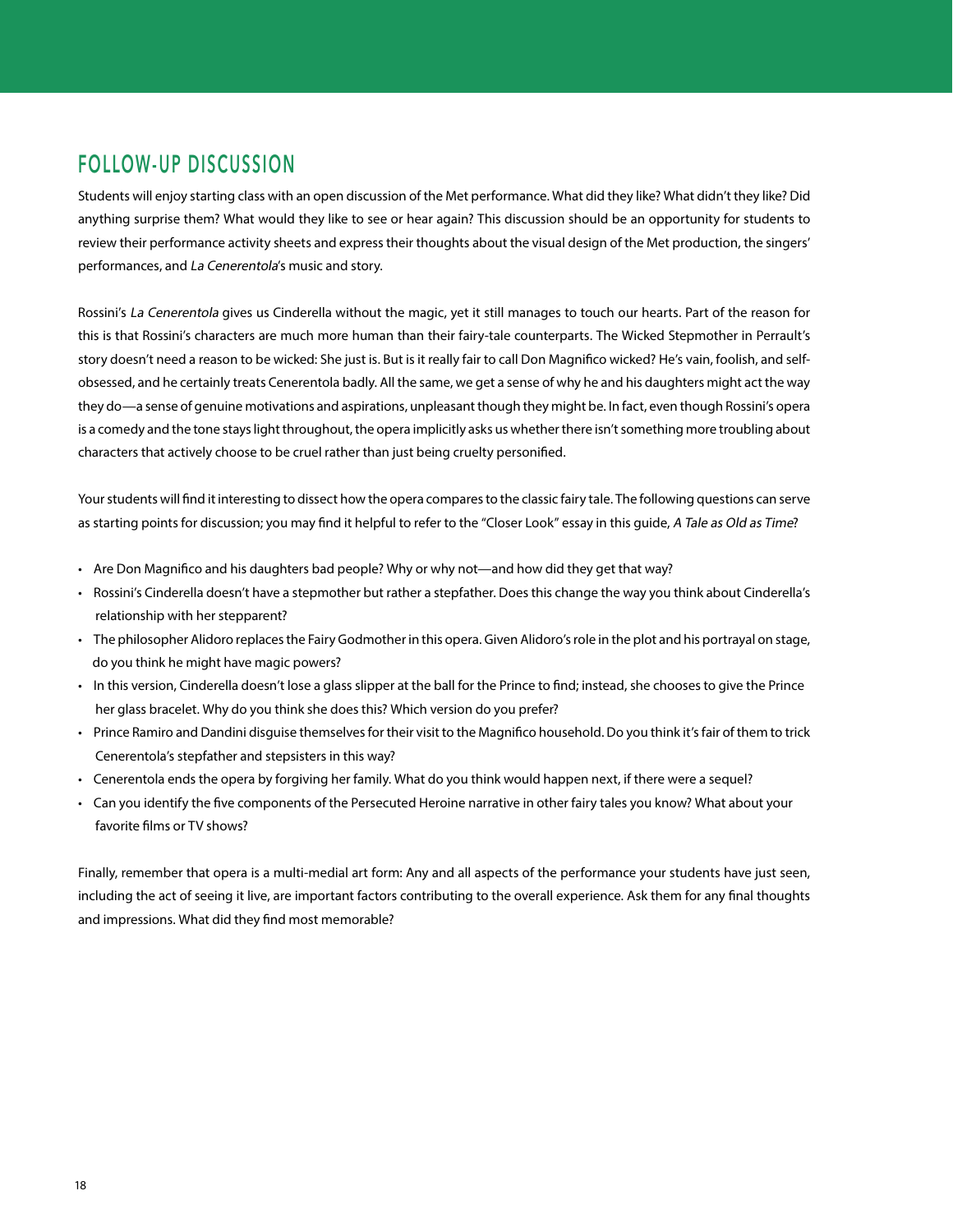### IN PRINT

Abbate, Carolyn and Roger Parker. A History of Opera. Updated edition. New York and London: W. W. Norton & Sons, 2015.

• Two of the world's most famous opera scholars come together in this accessible single-volume history of opera from its invention to the present day, written for a non-specialist audience. Chapter 8 ("Rossini and transition") is devoted solely to Rossini and concludes with a section on La Cenerentola.

Fisher, Burton D., ed. Rossini's La Cenerentola. Opera Journeys Libretto Series. Boca Raton, FL: Opera Journeys Publishing, 2010.

• An English translation of the libretto to La Cenerentola with the original Italian in parallel.

Jones, Christine A. Mother Goose Refigured: A Critical Translation of Charles Perrault's Fairy Tales. Detroit, MI: Wayne State University Press, 2016.

• A modern translation of Perrault's original "Mother Goose" collection from 1697, with further information on Perrault's background, the origins of the tales, and their influence.

Osborne, Richard. Rossini: His Life and Works. 2nd edition. New York: Oxford University Press, 2007.

• A scholarly biography of Rossini that considers the man, the myth, and the music in an accessible and engaging way.

### ONLINE

"Cecila Bartoli - La Cenerentola - Non piu mesta." YouTube video, 3:12. Posted by Gabba02, February 28, 2007: https://www.youtube.com/ watch?v=qVZNx39xYiA

• The Italian mezzo-soprano Cecilia Bartoli is well known for her interpretations of Rossini's heroines. Here she sings "Non più mesta," the show-stopping final aria from La Cenerentola, from a Metropolitan Opera production in 1997. With English subtitles.

"The MET: Live in HD 2018 - Cendrillon (Cinderella) excerpt." YouTube video, 3:24. Posted by FAMAHongKong, October 21, 2018: https:// www.youtube.com/watch?v=Mn0wguVuMbc

• Rossini and his librettist chose to excise the supernatural element from the Cinderella story, resulting in the loss of one famous character the Fairy Godmother. But Rossini wasn't the only composer to adapt Perrault's "Cendrillon." In 1899, the French Romantic composer Jules Massenet would write his own Cinderella opera, sticking much more closely to Perrault's story. Here the Korean American soprano Kathleen Kim sings the role of the Fairy Godmother in Massenet's work, as she prepares to transform Cinderella for the ball.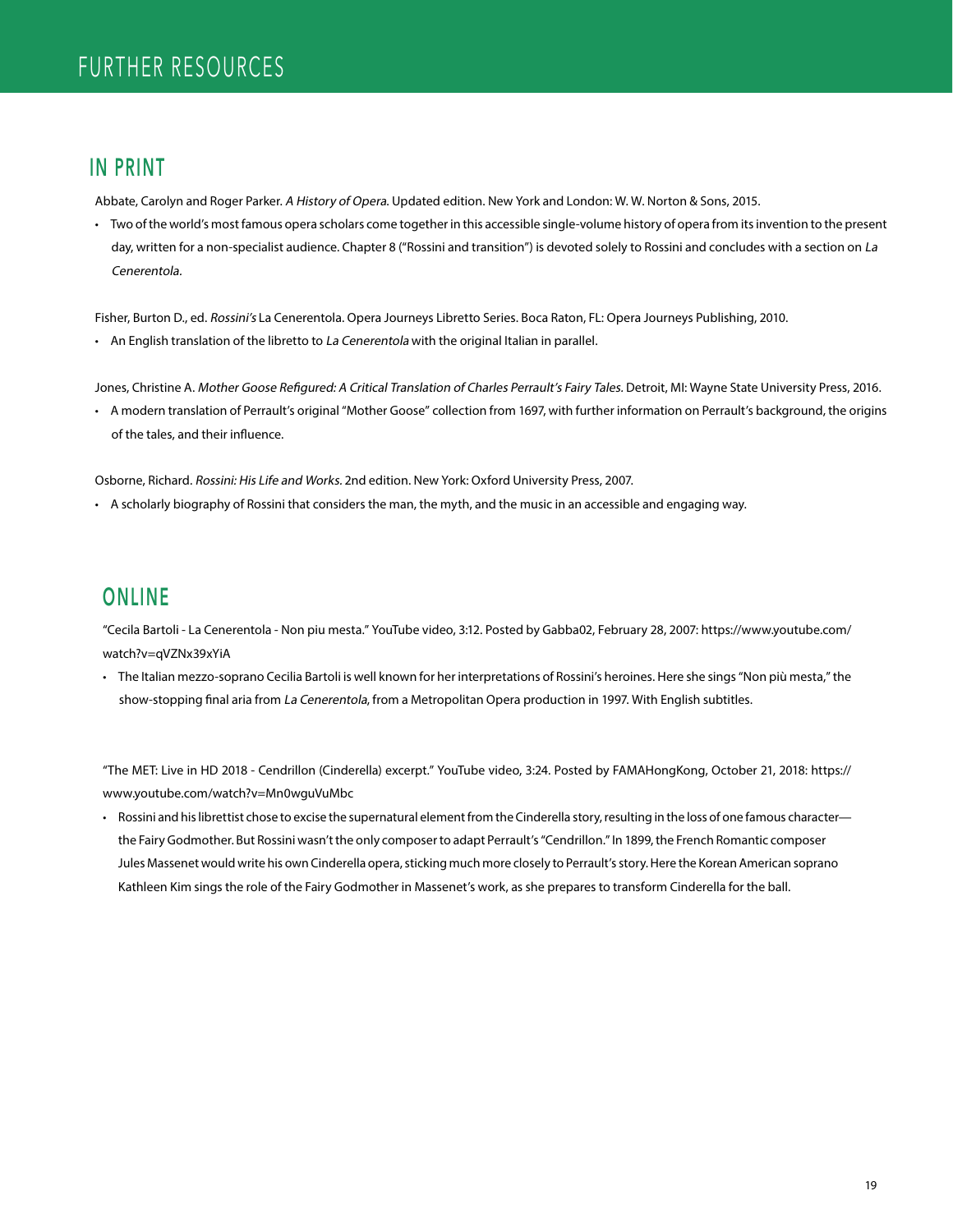### Reviewed by

### Have you ever wanted to be a music and theater critic? Now's your chance!

As you watch La Cenerentola, use the space below to keep track of your thoughts and opinions. What did you like about the performance? What didn't you like? If you were in charge, what might you have done differently? Think carefully about the action, music, and stage design, and rate each of the star singers. Then, after the opera, share your opinions with your friends, your classmates, and anyone else who wants to learn more about Rossini's opera and this performance at the Met!

| THE STARS:                                                                             |                     | <b>STAR POWER</b>   | <b>MY COMMENTS</b>        |  |  |
|----------------------------------------------------------------------------------------|---------------------|---------------------|---------------------------|--|--|
| Tara Erraught as Angelina                                                              | *****               |                     |                           |  |  |
| Javier Camarena as Don Ramiro                                                          | *****               |                     |                           |  |  |
| Vito Priante as Dandini                                                                | *****               |                     |                           |  |  |
| Maurizio Muraro as Don Magnifico                                                       | *****               |                     |                           |  |  |
| Christian Van Horn as Alidoro                                                          | *****               |                     |                           |  |  |
| Conductor James Gaffigan                                                               | *****               |                     |                           |  |  |
| THE SHOW, SCENE BY SCENE                                                               | <b>ACTION</b>       | <b>MUSIC</b>        | <b>SET DESIGN/STAGING</b> |  |  |
| Clorinda and Tisbe admire themselves while Cenerentola sings her favorite song         |                     |                     |                           |  |  |
| My opinion of this scene:                                                              | $1 - 2 - 3 - 4 - 5$ | $1 - 2 - 3 - 4 - 5$ | $1 - 2 - 3 - 4 - 5$       |  |  |
| A beggar knocks on the door, and messengers announce Prince Ramiro's ball that evening |                     |                     |                           |  |  |
| My opinion of this scene:                                                              | $1 - 2 - 3 - 4 - 5$ | $1 - 2 - 3 - 4 - 5$ | $1 - 2 - 3 - 4 - 5$       |  |  |
| Don Ramiro (in disguise) meets Cenerentola                                             |                     |                     |                           |  |  |
| My opinion of this scene:                                                              | $1 - 2 - 3 - 4 - 5$ | $1 - 2 - 3 - 4 - 5$ | $1 - 2 - 3 - 4 - 5$       |  |  |
| Dandini, disguised as the Prince, arrives at Casa Magnifico                            |                     |                     |                           |  |  |
| My opinion of this scene:                                                              | $1 - 2 - 3 - 4 - 5$ | $1 - 2 - 3 - 4 - 5$ | $1 - 2 - 3 - 4 - 5$       |  |  |
| Cenerentola begs Don Magnifico to go to the ball                                       |                     |                     |                           |  |  |
| My opinion of this scene:                                                              | $1 - 2 - 3 - 4 - 5$ | $1 - 2 - 3 - 4 - 5$ | $1 - 2 - 3 - 4 - 5$       |  |  |